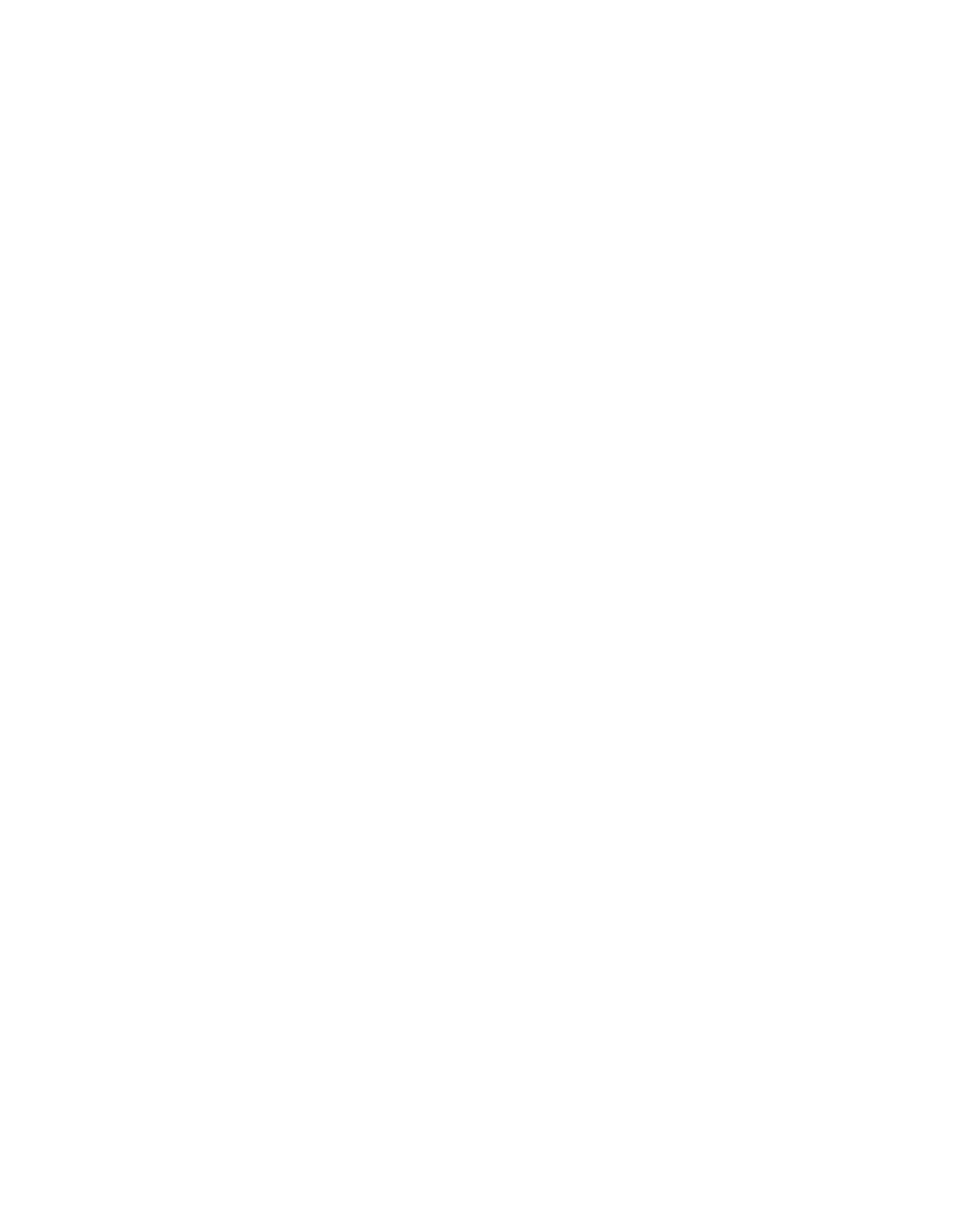## **SECTION 17005 GENERAL INSTRUMENTATION AND CONTROL COMPONENTS**

## <span id="page-2-0"></span>**PART 1 - GENERAL**

#### <span id="page-2-1"></span>**1.01 DESCRIPTION**

- A. Contractor shall provide all equipment, materials, and labor, and required to place into service a fully configured, integrated, and operational instrumentation and control system as indicated on the Drawings and specified herein.
- B. Design, fabricate, coordinate, install, calibrate, and test the instrumentation and control system to provide proper operation and to interface with related equipment and materials.
- C. Furnish and install auxiliary and accessory devices necessary for system operation or performance and to interface with equipment specified herein and in other Sections of these Specifications.

### <span id="page-2-2"></span>**1.02 RELATED SECTIONS**

- A. The Contract Documents are a single integrated document, and as such all Specification Sections apply. It is the responsibility of the Contractor and its subcontractors to review all Sections and ensure a complete and coordinated project.
- B. Related Specification Sections include, but are not limited to, the following:
	- 1. Division 11 Equipment
	- 2. Division 13 Special Construction
	- 3. Division 15 Mechanical
	- 4. Division 16 Electrical
	- 5. Division 17 Instrumentation and Controls

#### <span id="page-2-3"></span>**1.03 REFERENCE STANDARDS AND CODES**

- A. International Society of Automation (ISA)
	- 1. ISA S5.1 Instrumentation Symbols and Identification.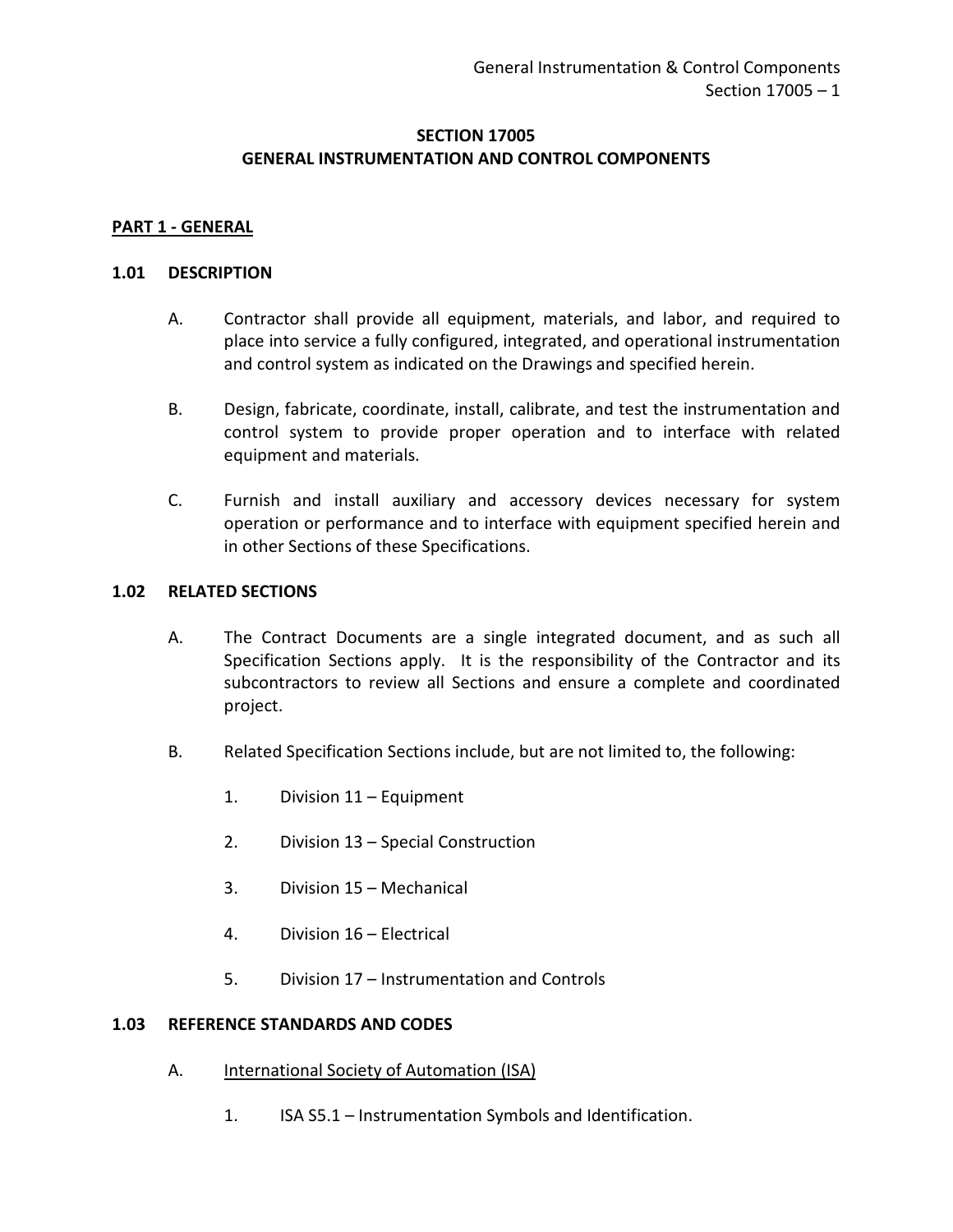- 2. ISA S5.3 Graphic Symbols for Distributed Control/Shared Display Instrumentation, Logic, and Computer Systems.
- 3. ISA S5.4 Instrument Loop Diagrams.
- 4. ISA S20 Specification Forms for Process Measurement and Control Instruments, Primary Elements, and Control Valves.
- 5. ISA TR20.00.01 Specification Forms for Process Measurement and Control Instruments Part 1: General Considerations.
- B. National Electrical Manufacturers Association (NEMA)
- C. National Fire Protection Agency (NFPA)
	- 1. NFPA 70 National Electrical Code (NEC).
	- 2. NFPA 79 Industrial Control Equipment.

Equipment and materials, including installation of same, shall meet or exceed the applicable requirements of the above standards and codes (latest edition).

## <span id="page-3-0"></span>**1.04 INSTRUMENTATION AND CONTROL SUBCONTRACTOR**

Contractor shall designate an Instrumentation and Control Subcontractor (ICS) to be responsible to furnish all services, equipment, and material specified herein.

## A. Qualifications

- 1. As a minimum, the ICS shall have been regularly engaged in the design, selection, purchase, fabrication, installation, calibration, startup, and testing of instrumentation and control equipment on municipal water and wastewater projects.
- 2. ICS shall have been regularly engaged in performing coordination, design, and selection of equipment and controls to interface between instrumentation and control equipment, and to interface with system control panels, motor control centers, variable frequency drives, packaged systems, programmable logic controllers, etc. for municipal water and wastewater projects of similar or larger magnitude for at least 5 years.
- 3. Contractor shall submit ICS qualifications and project references (5 minimum) for District review and approval.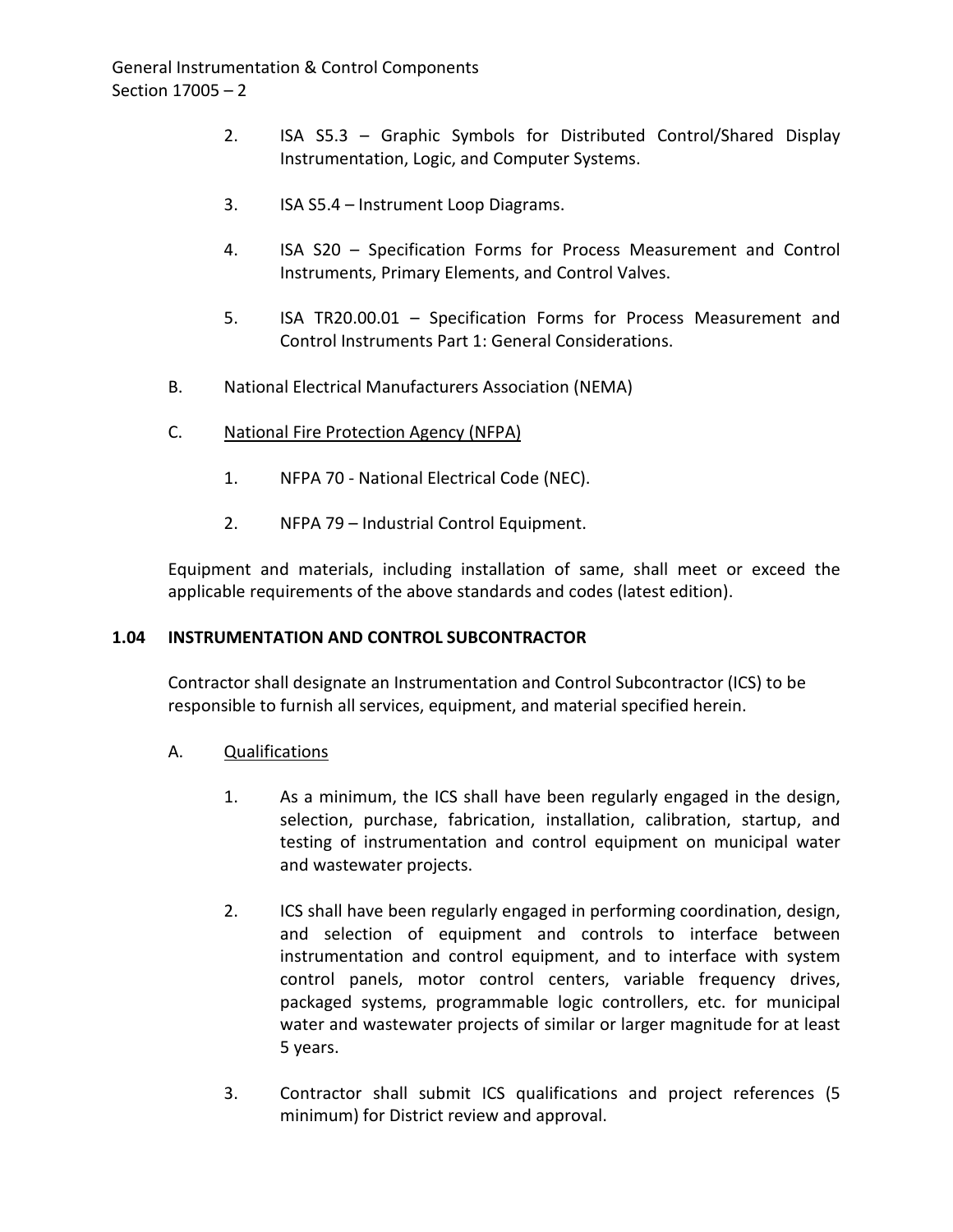4. Personnel employed for system engineering, coordination, supervision, installation, startup, operational testing, and training shall be regularly employed and trained by the ICS.

## B. Responsibilities

- 1. Design, select, fabricate, coordinate, calibrate, and test the instrumentation and control system to provide proper operation and to interface with related equipment and materials furnished by other suppliers under other Sections of these Specifications, with existing facilities (where required), and with District provided Remote Telemetry Unit (RTU) equipment and/or Supervisory Control and Data Acquisition (SCADA) system equipment.
- 2. Coordinate the design, selection, and fabrication of instrumentation and control systems furnished by others, and confirm that the proposed equipment will provide the required monitoring/control and shall properly interface with other equipment systems (new and existing).
- 3. Design and prepare control and interconnect diagrams (loop drawings) for all field devices, local control panels, main control panels, motor control centers, etc. showing wiring interconnections for all project equipment, instrumentation, and controls (including existing equipment, instrumentation, and controls).
- 4. Review and approve shop drawings prepared by the motor control center, variable frequency drive, and other electrical equipment suppliers. ICS shall date and sign said shop drawings prior to submittal to the District for review.
- 5. Coordinate work so that all components of the instrumentation system, including primary measuring, indicating, transmitting, receiving, recording, totalizing, controlling, alarming devices, and all appurtenances are selected, designed, and calibrated to provide the specified accuracy and performance, and are completely compatible and shall function as specified.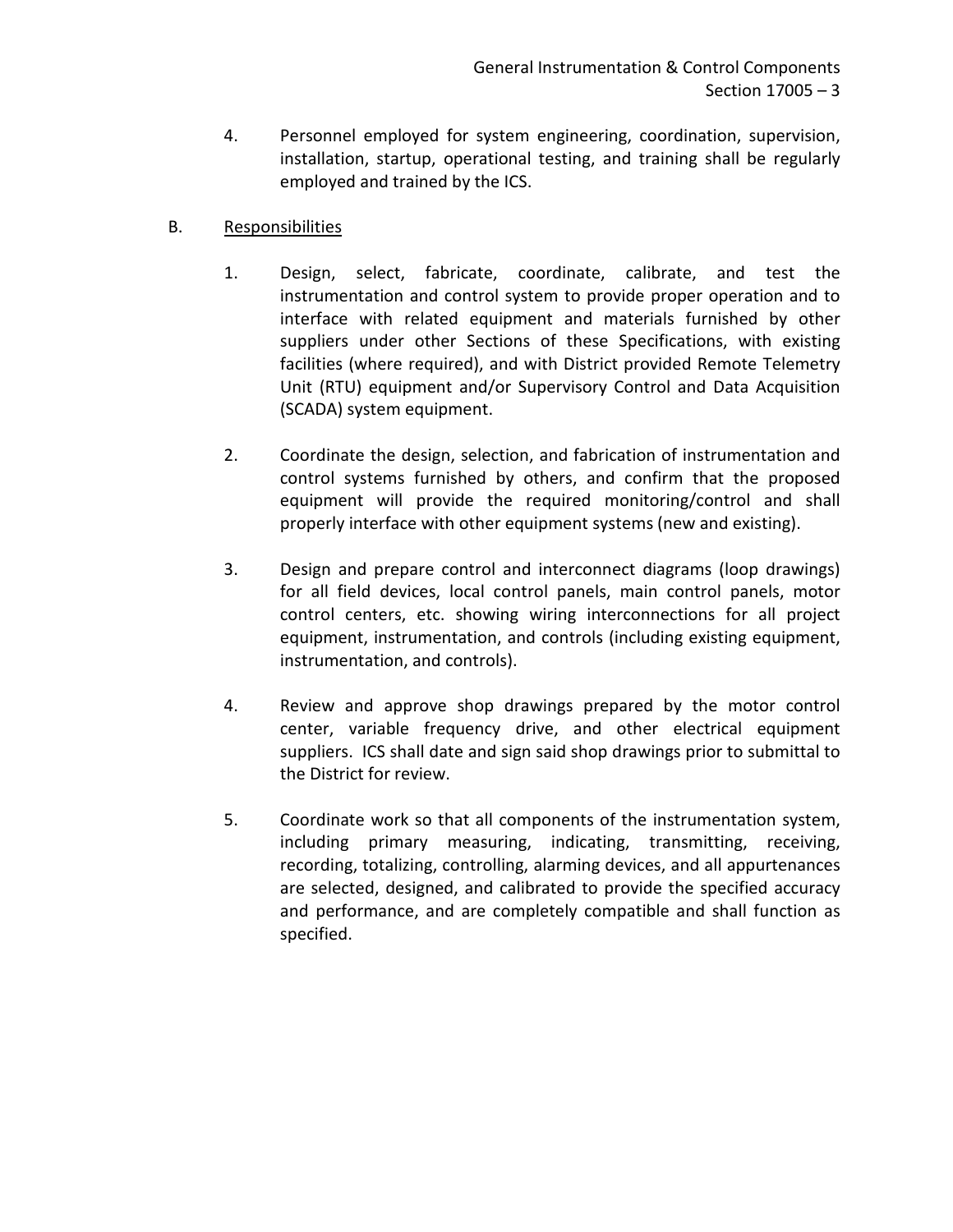- 6. Provide auxiliary and accessory devices necessary for system operation or performance and to interface with equipment provided by other suppliers under other Sections of these Specifications, with existing facilities (where required), and District provided RTU equipment and/or SCADA system equipment. These devices include, but are not limited to, current isolators, signal conditioners, transducers, and interposing relays. These devices shall be provided whether they are shown on the Drawings or not, and shall be at no additional cost to the District.
- 7. Installation of instrumentation and control equipment and materials need not be performed by the ICS; however, the ICS shall provide onsite technical supervision of the installation.
- 8. Prior to installation of any conduit associated with instrumentation and controls, the ICS shall verify conduit size and conduit runs with the Electrical Subcontractor and equipment suppliers for specific equipment to be furnished, and notify the District of any conflicts or deviations.
- 9. Coordinate services of manufacturer's engineering representatives for instrumentation and control equipment during installation, startup, operation, and instruction of District personnel.

Contactor shall subcontract the work specified herein to a qualified ICS. All work performed is the responsibility of the Contractor even though references are made herein to work requirements and responsibilities of the ICS and Electrical Subcontractor.

## <span id="page-5-0"></span>**1.05 PERFORMANCE SPECIFICATIONS AND DRAWINGS**

Instrumentation and control systems shall be furnished and installed to provide equipment performance, operation control, and/or monitoring functions as specified on the Drawings, in specific equipment sections of these Specifications, or in the Special Conditions. Control schematic diagrams, where provided on the Drawings, show control wiring and control functions for specific equipment. ICS shall prepare, or coordinate preparation of all wiring and control diagrams, and computer programs. ICS shall furnish and install all instrumentation and control components required to provide said specified performance and operation.

## <span id="page-5-1"></span>**1.06 INSTRUMENTATION AND CONTROL EQUIPMENT**

Instrumentation and control equipment shall be as specified herein, per individual equipment sections of these Specifications, and as shown on the Drawings. Not all products specified herein are necessarily required for this project.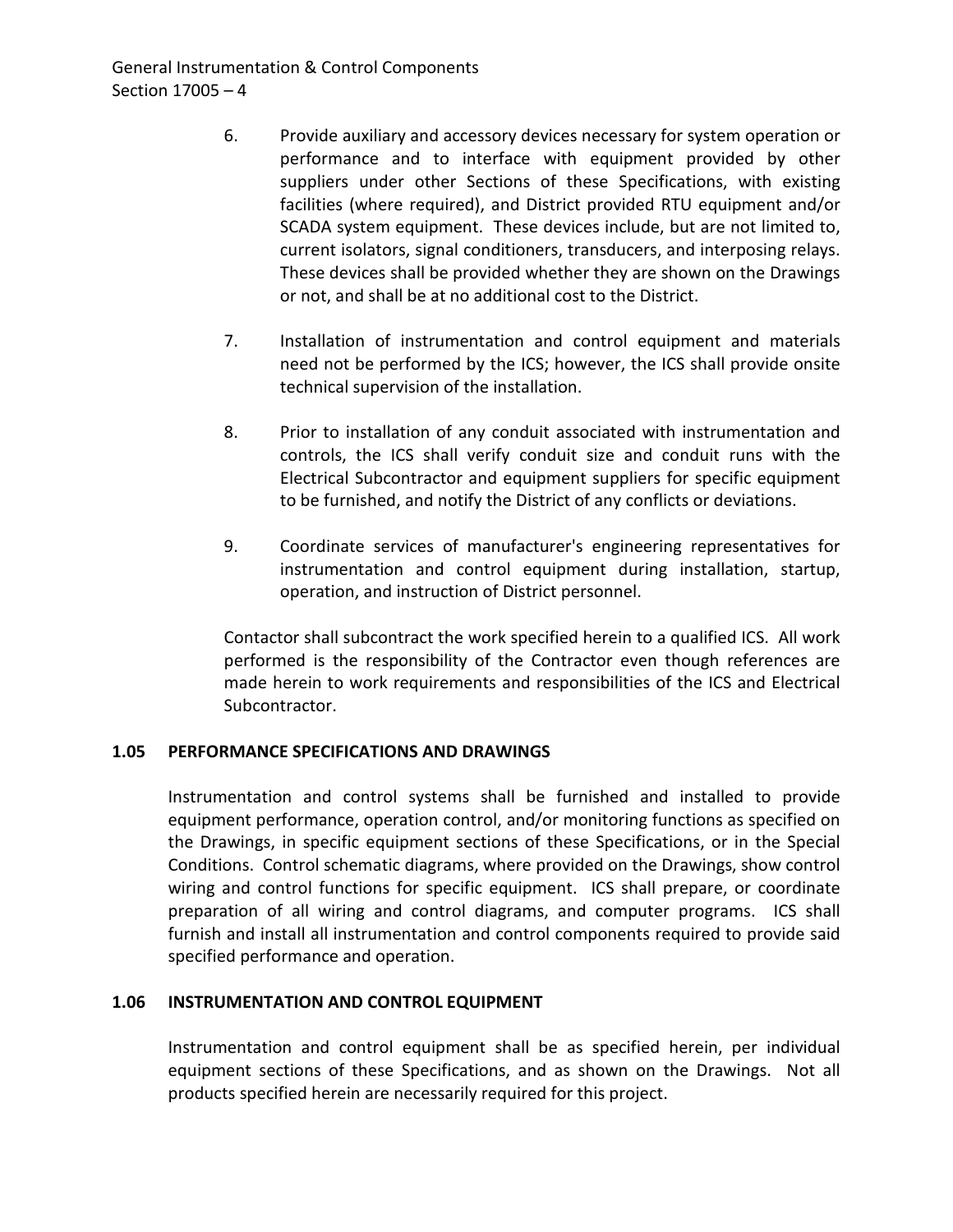### <span id="page-6-0"></span>**1.07 SUBMITTALS**

All submittals shall be in accordance with the General Conditions and requirements specified herein.

### A. Shop Drawings

Contractor shall prepare and submit complete and organized information, drawings, and technical data for all equipment and components. All drawings shall be legible and reduced to a maximum size of  $11''$  x  $17''$  for inclusion within the submittal. Shop drawings shall include, but not be limited to, the following:

- 1. Detailed Bill of Materials for all instrumentation and control equipment, and appurtenances, listing: manufacturer's name, quantity, description, size, range, and catalog/part number.
- 2. Summary data sheets for all instrumentation and control equipment in accordance with ISA-20.00.01 format. As a minimum, data sheets shall include the following information: Plant equipment name/number and ISA tag number shown on the Drawings (where provided); item name as specified herein, or separate Specification sections, or indicated on the Drawings; manufacturer's complete model number, item location; input/output characteristics; range, size, and gradation in engineering units; materials of construction for wetted parts and enclosure; and enclosure NEMA classification.
- 3. Complete documentation for all instrumentation and control equipment, including: manufacturer's product literature, specifications, performance capabilities, features and accessories, materials of construction, illustrations, and data in sufficient detail to demonstrate compliance with Specification requirements. Manufacturer's literature and data shall be marked to clearly delineate all applicable information and crossing out all inapplicable information.
- 4. Engineering selection and design parameters and calculations for instrumentation and control components including range, material compatibility for process medium, temperature ratings for project ambient conditions, temperature error and proposed mitigation for same, and other pertinent selection and sizing criteria.
- 5. Manufacturer's data and drawings showing dimensions, physical configurations, methods of connecting instruments and control equipment together, installation and mounting details, single instrument loop diagrams, and wiring schematics.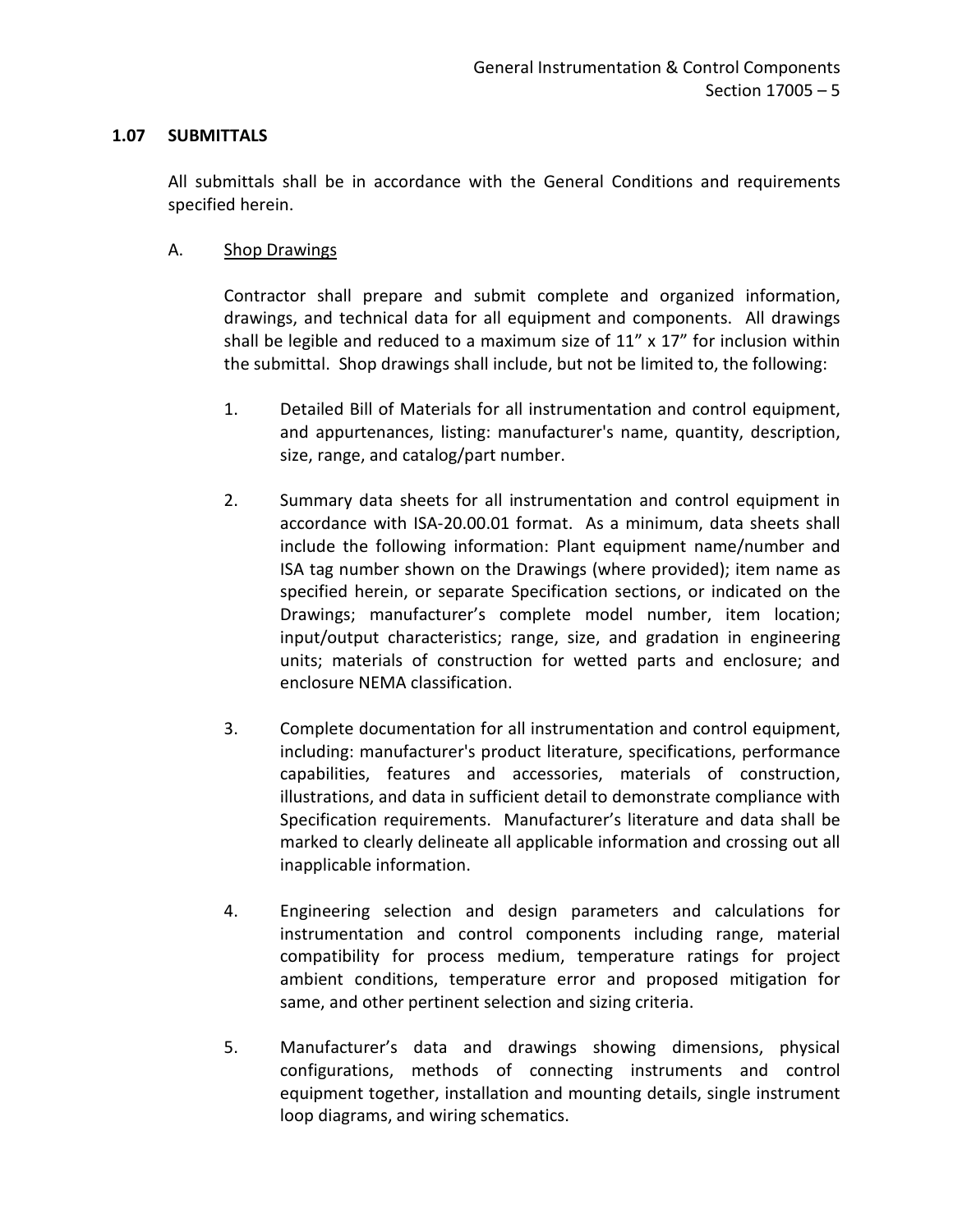- 6. Product data sheets for instrument cables and controller/transmitter cables. Installation requirements for cables and conductors, including shielding, splicing, and grounding requirements.
- 7. Control program for programmable controllers (if applicable) with complete listing and description of all program functions, all input and output parameters, and factory settings.
- 8. Interface between instruments, controllers, motor starters, control panels, variable frequency drives, PLCs, etc., District furnished equipment (when supplied), and other equipment related to the instrumentation and control system.
- 9. Control ladder diagrams for all control, protection and monitoring circuits, including control panel wiring. Ladder diagrams shall show all switches, push buttons, relays, timers, etc. Show all interconnections between power sources and device elements of a particular system or equipment, and all interlocks with other equipment/systems in a manner that fully indicates the circuit function and operation.
- 10. Loop diagrams for each monitoring and/or control loop. The loop diagrams shall show all components of the loop: analog, digital, and discrete including all relays, switches, signal isolators, etc. which are being provided for proper operation. Loop diagrams shall be provided for all analog and control system components, including those components specified in other Sections of these Specifications and/or shown on the Drawings. Loop diagrams shall be prepared according to ISA-S5.4 format, and shall also include the following:
	- a. All interconnecting wiring between equipment, panels, terminal junction boxes, and field mounted components. Show all panel terminal board identification numbers and all wire numbers. Show all intermediate terminations between field elements and panels.
	- b. The location of all devices.
	- c. The instrument description, including type, manufacturer, model number, range, set points, and operation (e.g. fail open, open on energization, normally closed, etc.) as applicable.
	- d. The instrument loop power requirements back to the termination on the terminal block, fuse block (including fuse size), etc., as applicable.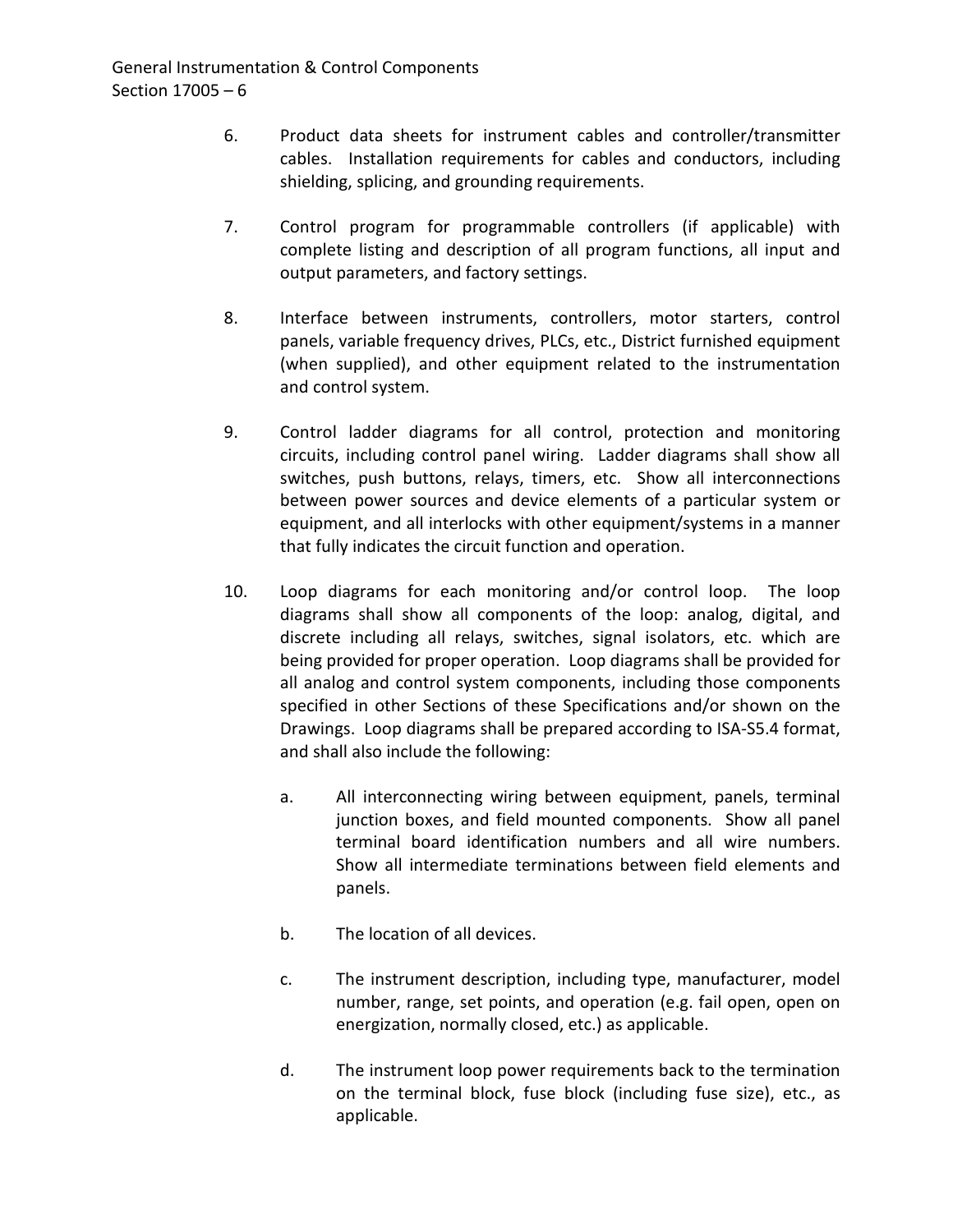- e. All grounding points within cabinets and panels and identify the connection point of individual components.
- f. Each diagram shall include a table summary with output capability of the transmitting instrument, input impedance of each receiving instrument, estimate of loop wiring impedance based on wire size and approximate length, total loop impedance, and reserve output capacity.
- 11. Interconnection diagrams for all field devices, local control panels, main control panels, motor control centers, etc. showing wiring interconnections for all project equipment, instrumentation, and controls (including existing equipment, instrumentation, and controls). Interconnection diagrams shall be provided for all equipment and appurtenances, including equipment specified in other Sections of these Specifications and/or shown on the Drawings. Interconnection diagrams shall be point-to-point type and shall show all conduit and wiring interconnections with electric panel and circuit numbers for all power sources.
- 12. Proposed nameplate descriptions for all instrumentation and control equipment.

# B. Field Testing and Demonstration Plan

Contractor shall prepare and submit for approval a written plan for field testing and demonstrating that each instrumentation and control system meets the specified operational and performance requirements. Submit a written plan with step by step procedures to be used during pre-startup, startup, and final demonstration testing of system operation and performance.

# C. Operation and Maintenance Manual

Contractor shall submit a detailed Operation and Maintenance (O&M) Manual for all instrumentation and control equipment specified herein and incorporated into the Work. The O&M Manual shall be provided in accordance with the requirements of the District's General Conditions, Section 01430, and as specified herein.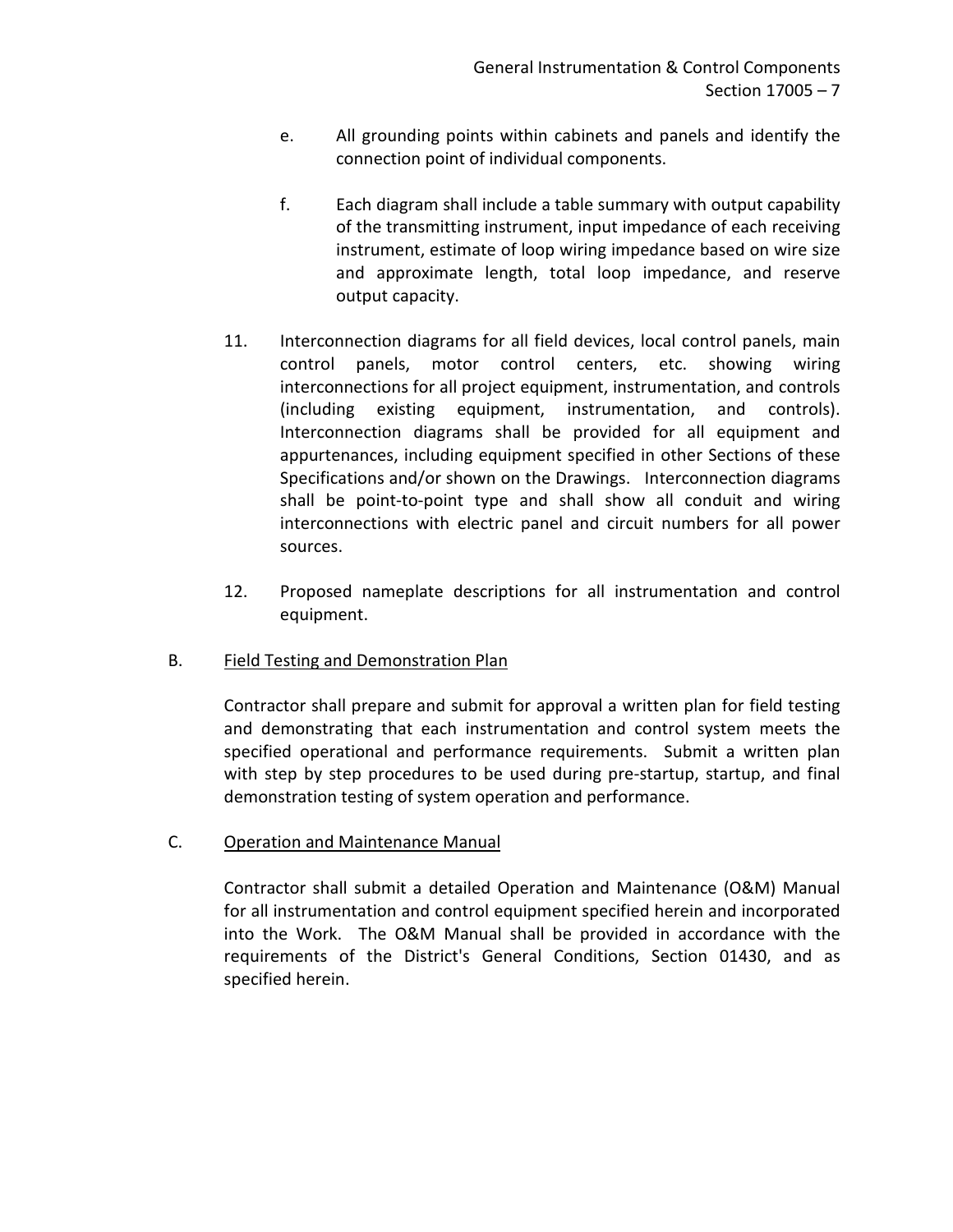The O&M Manual shall include, but not be limited to, the following:

- 1. Equipment Performance Data and Drawings
	- a. Detailed Bill of Materials for all instrumentation and control equipment, and appurtenances, listing: manufacturer's name, quantity, description, size, range, and model/part number.
	- b. Manufacturer's product literature, specifications, performance capabilities, features and accessories, materials of construction, and illustrations.
	- c. Manufacturer's data and drawings showing dimensions, physical configurations, installation and mounting details, single instrument loop diagrams, and wiring schematics.
	- d. Control diagrams, loop diagrams, and interconnect diagrams for all field devices, local control panels, main control panels, motor control centers, etc. for all project equipment, instrumentation, and controls (including existing equipment, instrumentation, and controls).
- 2. Equipment Installation Requirements
	- a. Complete, detailed installation instructions for all instrumentation and control equipment, and appurtenances.
- 3. Equipment Operation Data
	- a. Complete and detailed instructions for adjusting all equipment settings, including: input power, output signal, range, span, sensitivity, etc.
	- b. Complete and detailed user manuals and operating instructions, including operator interface menus, programming, and setup parameters for all controllers.
	- c. Printed list of all final setup parameters for each controller, including factory settings and any field modifications to factory settings.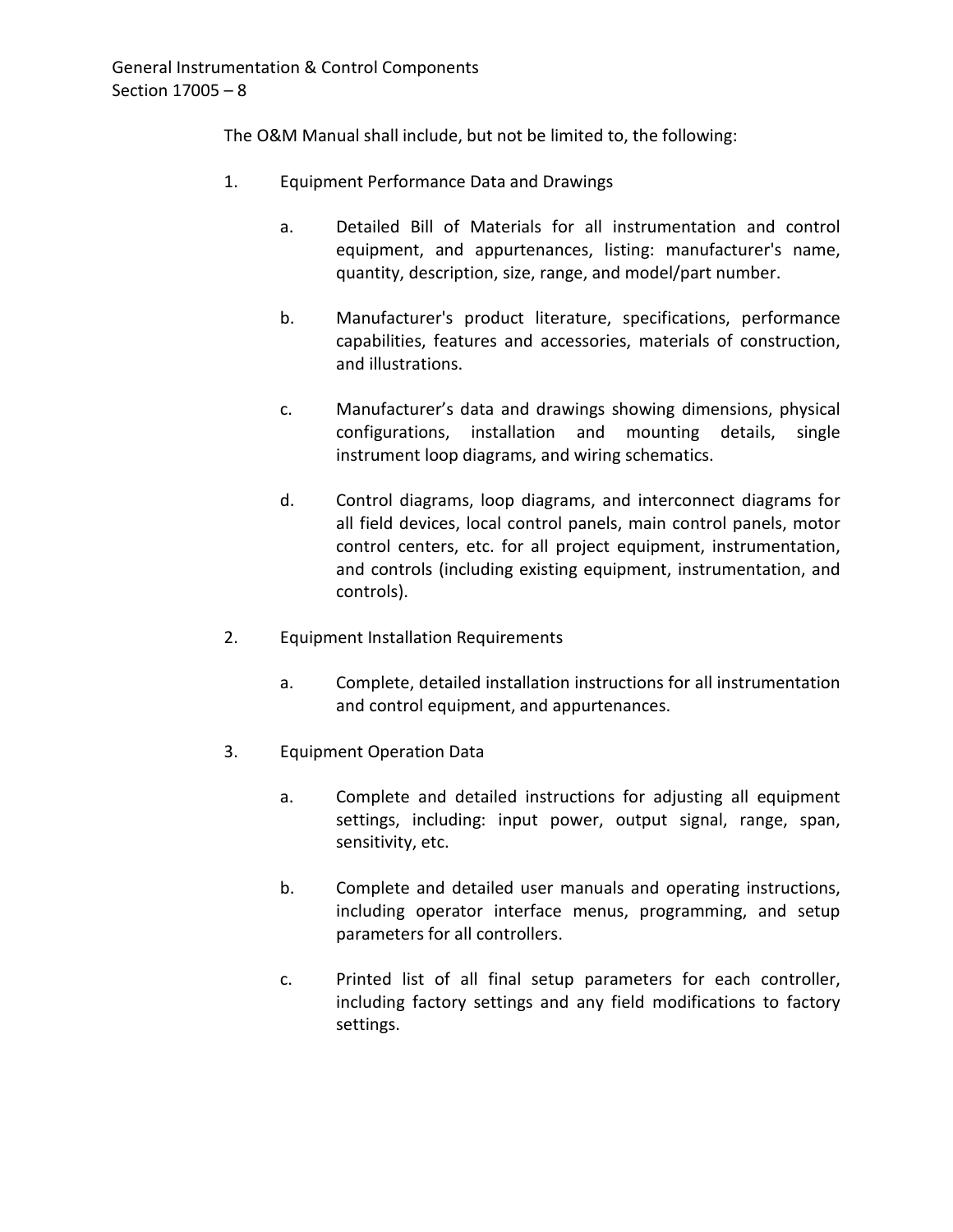- 4. Equipment Service and Maintenance Data
	- a. Maintenance data shall include all information and instructions required by District's personnel to keep equipment adjusted and calibrated so that it functions properly under the full range of operating conditions.
	- b. Explanation with illustrations as necessary for each maintenance task.
	- c. Recommended schedule of maintenance tasks.
	- d. Troubleshooting instructions.
	- e. List of maintenance tools and equipment.
	- f. Recommended spare parts list.
	- g. Names, addresses and phone numbers of all manufacturers and manufacturer's local service representatives.
- 5. Manufacturer Warranties

## D. Final O&M Manual

Upon successful completion of startup and initial operation, Contractor shall submit a Final O&M Manual in accordance with the requirements of the District's General Conditions, Specification Section 01430, and as specified herein.

- 1. As-built drawings (including all field changes) for all wiring and interconnection diagrams shall be incorporated into the Final O&M Manuals.
- 2. In addition, pre-startup and post-startup written certification reports as specified herein shall be included in the Final O&M Manual.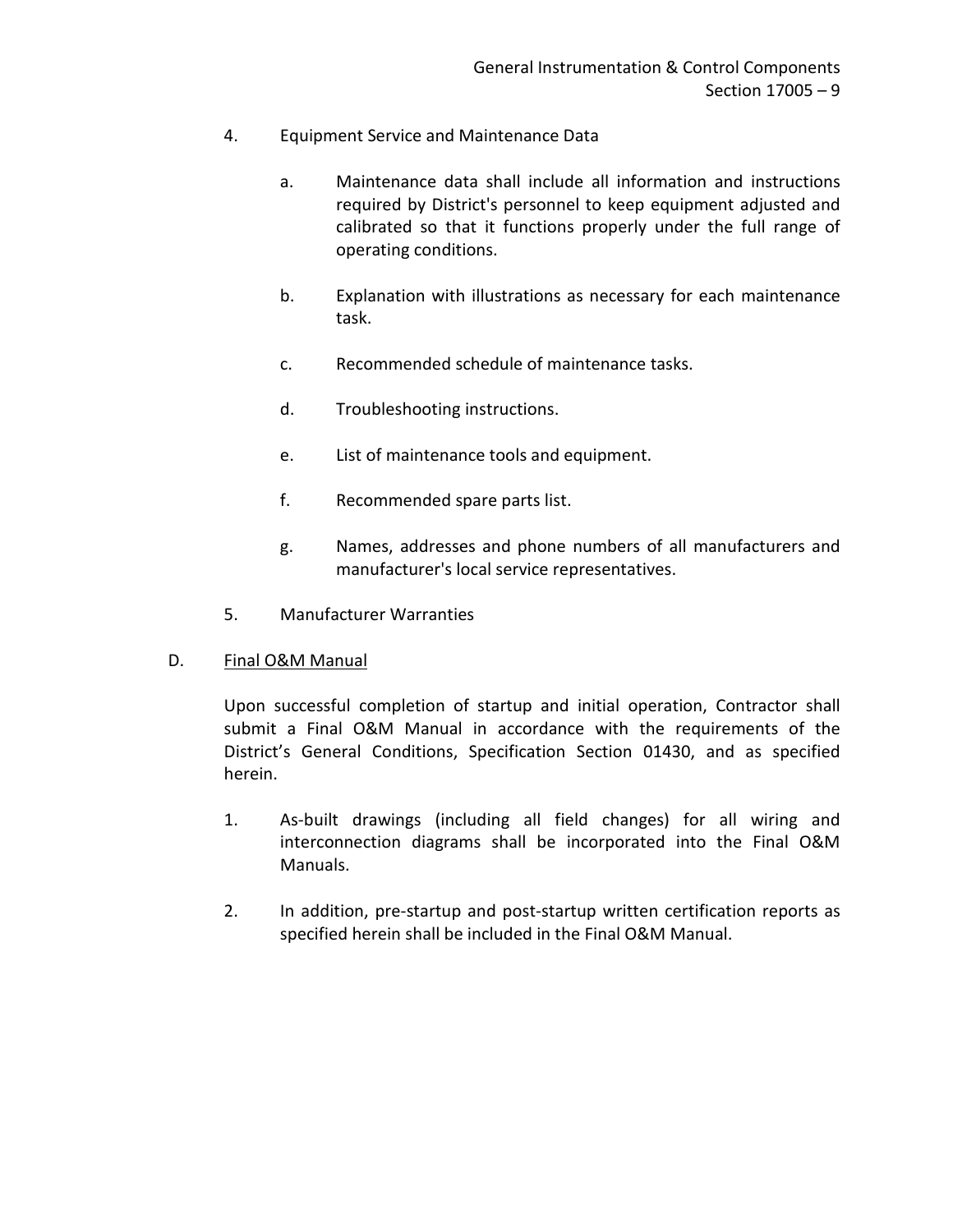### <span id="page-11-0"></span>**1.08 QUALITY ASSURANCE**

#### A. Manufacturers

To facilitate the District's future operation and maintenance, furnish equipment which is the product of one manufacturer to the maximum extent possible. Where this in not practical, all equipment of a given type shall be the product of one manufacturer.

All equipment shall be of the manufacturer's latest design and shall produce or be activated by signals which are standards for the water and wastewater industry.

## B. Model Numbers

Model numbers supplied herein are provided for information purposes only, to assist Contractor in selecting equipment that conforms to the Specification and Drawing requirements. In case of any conflict between model numbers provided and the descriptive requirements specified herein, the descriptive requirements shall govern.

### C. Standard of Quality

Only equipment of the types and sizes specified which has been demonstrated to operate successfully shall be furnished. All material and equipment furnished shall be listed by and shall bear the label of Underwriters Laboratories (UL), Edison Testing Labs (ETL), or Factory Mutual (FM).

#### D. Instrumentation and Control Subcontractor's Certifications

Prior to startup and initial operation of all instrumentation and control equipment (including existing instrumentation and control equipment), the ICS shall submit a written report stating that equipment has been coordinated, calibrated, properly installed, and is ready for startup. After startup and when equipment is ready to be operated, the ICS shall submit a written report for the instrumentation and control equipment certifying that the equipment is ready to be operated, is safe to operate and has been checked, inspected, calibrated, and adjusted as necessary; has been operated under varying service conditions and operated satisfactorily; and is fully covered under the terms of the guarantee.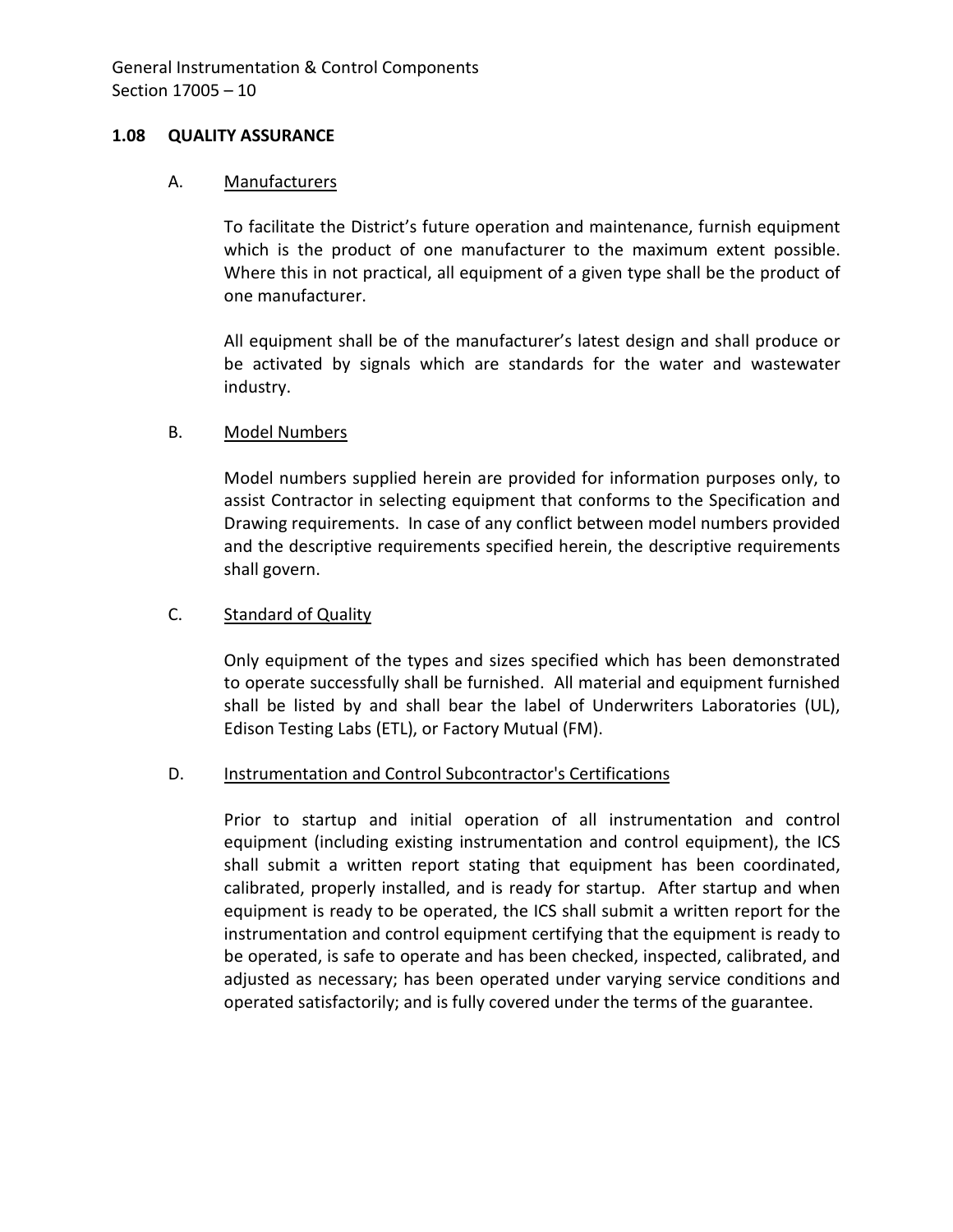## <span id="page-12-0"></span>**PART 2 - PRODUCTS**

### <span id="page-12-1"></span>**2.01 GENERAL**

- A. Where indicated on the Drawings, specified by the individual equipment sections in these Specifications, or by the Special Conditions, the instrumentation and control components shall be as specified herein.
- B. Unless specified otherwise, all equipment shall be suitable for operation over an ambient temperature range of 15°F to 122°F, and at a maximum elevation of 3,300'. Cooling or heating equipment shall be provided if required by the instrumentation and control equipment. Where dissipation of heat cannot be adequately accomplished with natural convection (NEMA 4X enclosures) or forced air ventilation (NEMA 1 gasketed enclosures), additional cooling or heating shall be furnished.
- C. Unless specified otherwise, electrical enclosures for indoor equipment shall be rated NEMA 1 gasketed, or better. Unless specified otherwise, electrical enclosures for outdoor equipment shall be rated NEMA 4X. Outdoor enclosures with sunlight exposure shall be provided with sun shields. In addition, instrumentation located in areas subject to wash down or exposure to chemicals shall be provided with NEMA 4X electrical enclosures.
- D. All instrumentation in hazardous areas shall be intrinsically safe and shall be approved for use in the particular hazardous (classified) location in which it is to be installed.
- E. All panel mounted instruments shall have matching style and general appearance. Instruments performing similar functions shall be of the same type, model, or class, and shall be of one manufacturer.
- F. Analog measurements and control signals shall be as indicated herein, and shall vary in direct linear proportion to the measured variable, except as noted. Unless specified otherwise, analog output signals shall be 4 to 20 milliamperes (ma) DC.
- G. Unless specified otherwise, power for the instrument and control equipment shall be 120VAC, single phase, 60 Hz.
- H. Where DC power supplies are not furnished integral with any one instrument system loop, Contractor shall provide a separate solid-state power supply and fuses (primary and secondary).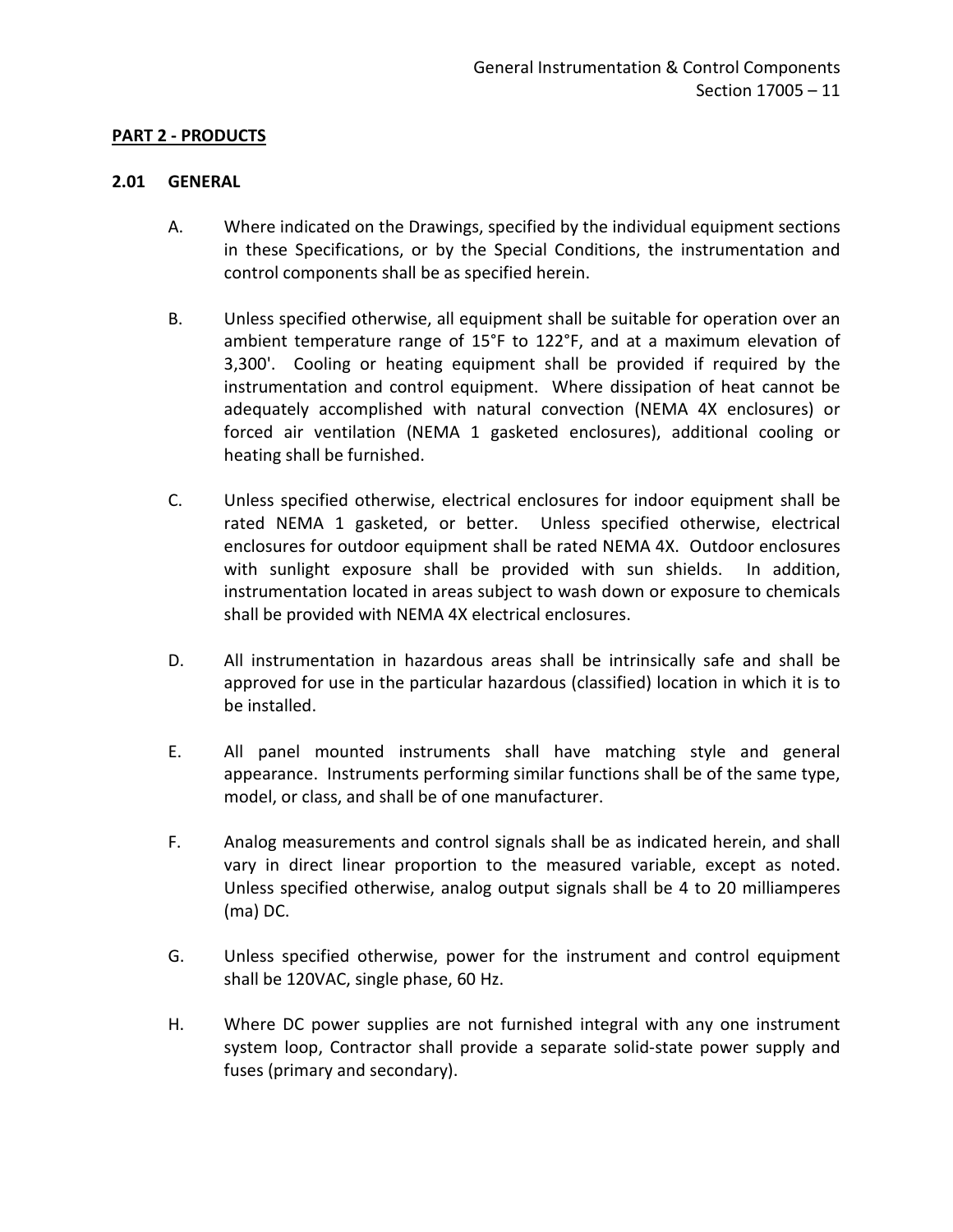## <span id="page-13-0"></span>**2.02 GENERAL REQUIREMENTS FOR COMPONENTS AND APPURTENANCES**

## A. Materials and Components

Electrical materials and components shall be as specified in Section 16050, as indicated on the Drawings, and as specified herein.

### B. Signal Isolators, Converters, and Power Supplies

Signal isolators shall be furnished and installed in each measurement and control loop, wherever required to ensure adjacent component impedance match, or where feedback paths may be generated. Signal converters shall be included where required to resolve any signal level incompatibilities. Signal power supplies shall be included, as required by the manufacturer's instrument load characteristics, to ensure sufficient power to each loop component.

## C. Tags and Nameplates

- 1. Each field instrument shall be provided with a rectangular Type 316 stainless steel tag. The tag shall be engraved with the project instrument tag number. The instrument tag shall be attached directly to the instrument with stainless steel screws or with a stainless steel chain.
- 2. Each panel mounted instrument, controller, or control component shall be provided with a nameplate. The nameplate shall be engraved with the project description of the device. Nameplates shall conform to the requirements of Section 16050.

## D. Wiring and Cables

1. Wire Type and Sizes

All power and control wiring shall be provided in accordance with Section 16050. Instrument supply power conductors shall be minimum #12 AWG. Control signal conductors shall be minimum #14 AWG. Wire insulation colors shall be in accordance with Section 16050.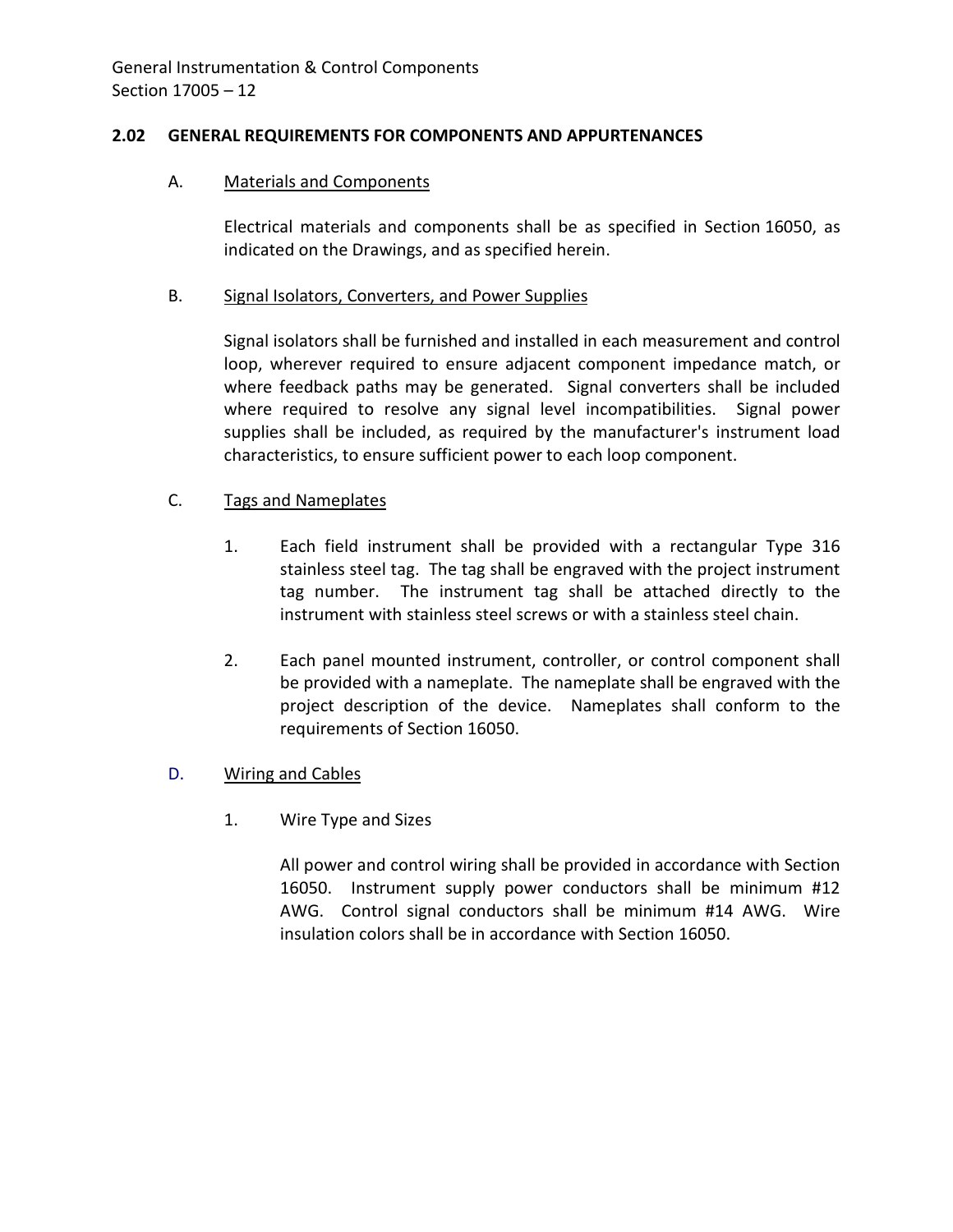# 2. Cables

Shielded cables shall be minimum #16 AWG and shall be in accordance with Section 16050. Instrument transducers or sensors requiring special cable shall be provided by the instrument manufacturer and shall be factory connected to the device. Cable between the transducer or senor and corresponding controller shall be provided with the device. ICS shall verify the length of cable required for each specific installation location. Cable shall be installed in a single run with no splices.

3. Wire Termination

Conductors from field instruments or components shall terminate in control panels, MCC sections, etc. at terminal blocks.

4. Wire Marking

All conductors and cables shall be marked at termination points with a marking system as specified in Section 16050.

## <span id="page-14-0"></span>**2.03 FLOAT SWITCHES AND INTRINSICALLY SAFE RELAYS**

- A. Float switches shall be designed for operation in water and raw sewage and shall be hermetically sealed in high impact corrosion resistant polypropylene or polyurethane. Cable shall be minimum 16 gauge multi-strand polyvinylchloride (PVC) jacketed cable (oil and water resistant) suitable for underwater use and heavy flexing service. Float switches shall be rated minimum 4 A at 120 VAC. Each float switch shall be utilized for one operation. A single float switch shall not be used as example for pump start and stop.
- B. Float switches shall be as manufactured by Flygt Corporation, Warrick Controls, Anchor Scientific Inc., Consolidated Electric Co., or equal.
- C. Unless specified otherwise, each float switch shall be provided with an intrinsically safe relay complete with reduced voltage transformer and contacts. Intrinsically safe relays shall be specified for use in NEC, Class I, Division 1 (hazardous) locations, and shall be Factory Mutual or UL listed for explosion proof service. Intrinsically safe relays shall be as manufactured by Warrick (no substitutes).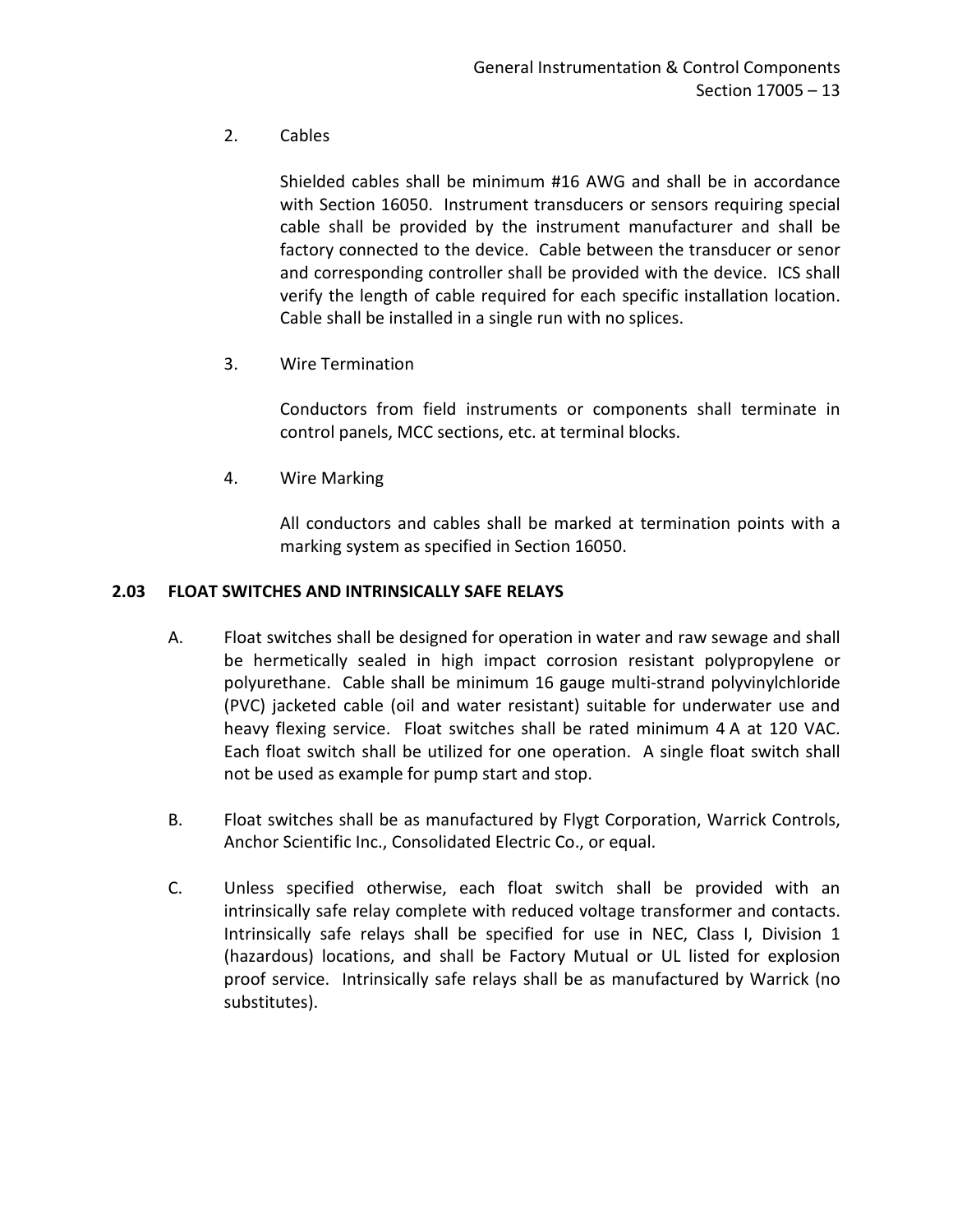### <span id="page-15-0"></span>**2.04 PRESSURE GAUGES**

- A. Unless otherwise shown or specified, pressure gauges shall be weatherproof and provided with 4-1/2" dials, 1/4" or 1/2" threaded connections, and black phenolic resin, black Pocan, or epoxy coated aluminum cases with safety glass windows. Gauge socket and internal component materials shall be compatible with the process medium. As a minimum, gauge sockets and internal components (including bourdon tubes and tips, bellows, or diaphragms) shall be constructed of Type 316L stainless steel. Gauges shall be suitable for dry or liquid filled operation. Gauge accuracy shall be ±0.5% of span per ASTM B40.1, Grade 2A. Gauge range shall be selected for 150% of the working pressure or vacuum of the monitored medium. Gauge dials shall be provided with white backgrounds and black markings. Gauge units shall be applicable to the medium and pressure and/or vacuum range.
- B. Pressure gauges shall be as manufactured by Ashcroft, Wika, Marsh Instruments, or equal.

### <span id="page-15-1"></span>**2.05 DIAPHRAGM SEALS**

### A. General

Where shown on the Drawings or specified elsewhere, diaphragm seals shall be provided between the process medium and the pressure or vacuum sensing element (e.g. gauge, transmitter, or switch). Diaphragm seals shall be provided with upper and lower housings and diaphragms that are welded or clamped between the housings. Upper and lower housings shall be connected with bolts (4 minimum). Diaphragm seals shall be provided with 1/2" threaded female NPT process connections, 1/4" or 1/2" threaded instrument connections, and lower housings with 1/4" flushing connections. Unless otherwise shown on the Drawings, one (1) diaphragm seal shall be provided for each instrument for direct mounting.

Manufacturer shall be responsible for selecting the diaphragm seal based on each specific instrument assembly, including the diaphragm size, diaphragm material, diaphragm spring constant, assembly fill fluid medium, assembly fill fluid volume, and connection piping size (if not direct mounted) to maintain a minimum accuracy of  $\pm$  1% of full instrument range based on an ambient temperature range of 20°F to 120°F and exposure to direct sunlight. In addition, manufacturer shall be responsible for selecting diaphragm, bottom housing, and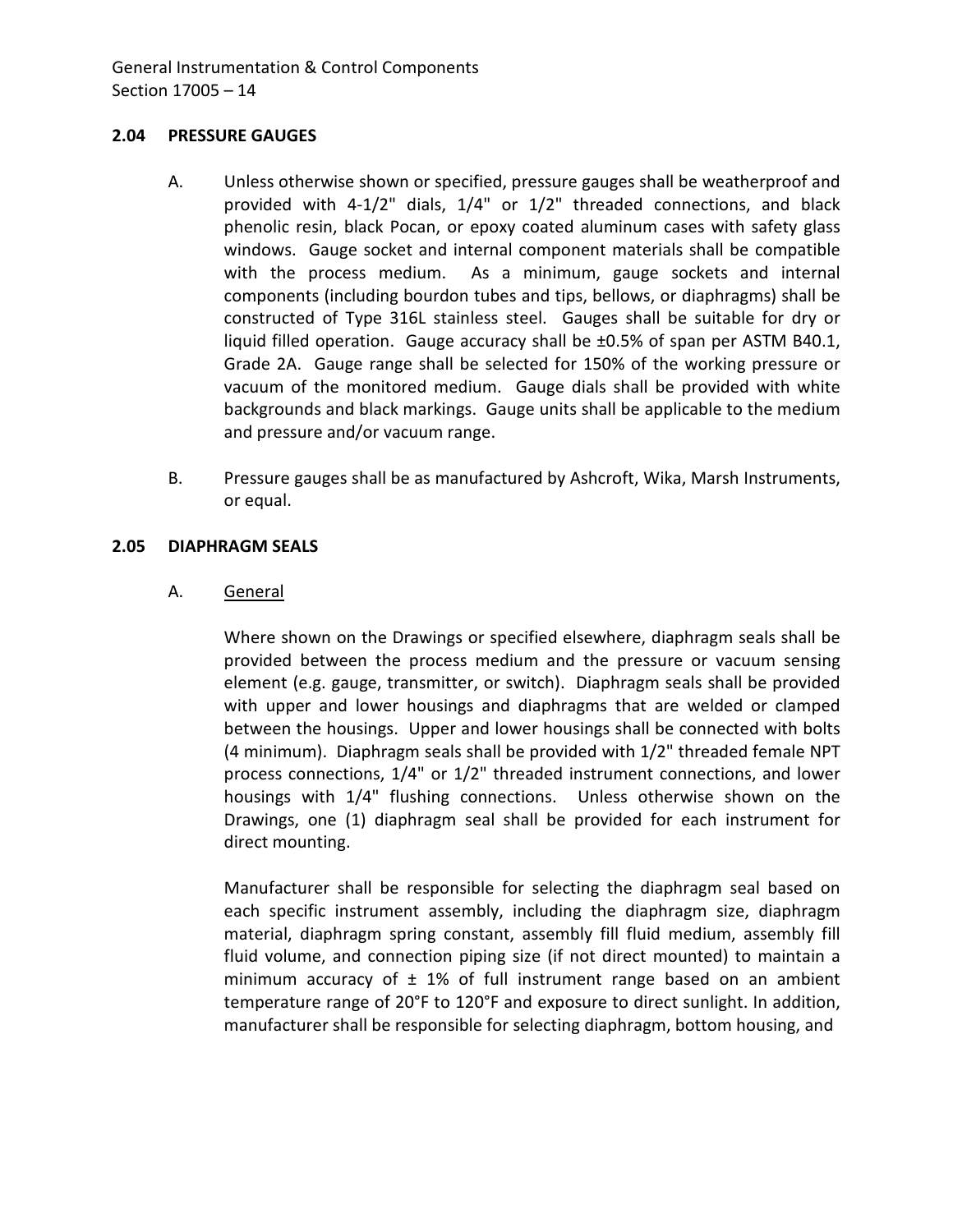gasket materials to be compatible with the process medium. As a minimum, diaphragm, lower housing, upper housing, and bolts shall be constructed of Type 316L stainless steel.

Diaphragm seals shall be as manufactured by Ashcroft, Wika, or equal.

### B. Water Service (Potable and Non-Potable)

Diaphragms seals for water service shall be of all Type 316L stainless steel construction, including diaphragm, lower housing, upper housing, and hardware.

C. Chlorine Service (Solution)

Diaphragms seals for chlorine service shall be of all Hastelloy C-276 construction, including diaphragm, lower housing, upper housing, and hardware.

### <span id="page-16-0"></span>**2.06 PRESSURE SWITCHES**

- A. Pressure switches shall utilize bourdon tubes, diaphragms, or bellows as the sensing/actuating element. Unless otherwise specified, the sensing/actuating element material shall be Type 316 stainless steel. The set point shall be readily field adjustable over the range specified. Switches shall have deadband adjustable up to a maximum of 100% of switch range. Pressure range shall be as indicated on the Drawings. Switches shall be SPDT, rated for 5 A at 240 VAC. Unless specified otherwise, switch enclosures shall be rated NEMA 4X. Switch pressure connection shall be 1/4" FNPT.
- B. Pressure switches shall be Model 836 as manufactured by Allen Bradley (no substitutes).

#### <span id="page-16-1"></span>**2.07 DIFFERENTIAL PRESSURE SWITCHES**

- A. Differential pressure switches shall utilize bourdon tubes, diaphragms, or bellows as the sensing/actuating element. Unless otherwise specified, the sensing/actuating element material shall be stainless steel. The set point shall be readily field adjustable over the range specified. Switches shall have deadband adjustable up to a minimum of 50% of switch range. Repeatability shall be ±1% of range. Switch pressure range shall be as indicated on the Drawings. Switches shall be SPDT, rated for 10 A (minimum) at 240 VAC. Unless specified otherwise, switch enclosures shall be rated NEMA 4X. Switch pressure connections shall be 1/4" FNPT.
- B. Differential pressure switches shall be as manufactured by Winters, Ashcroft, or equal.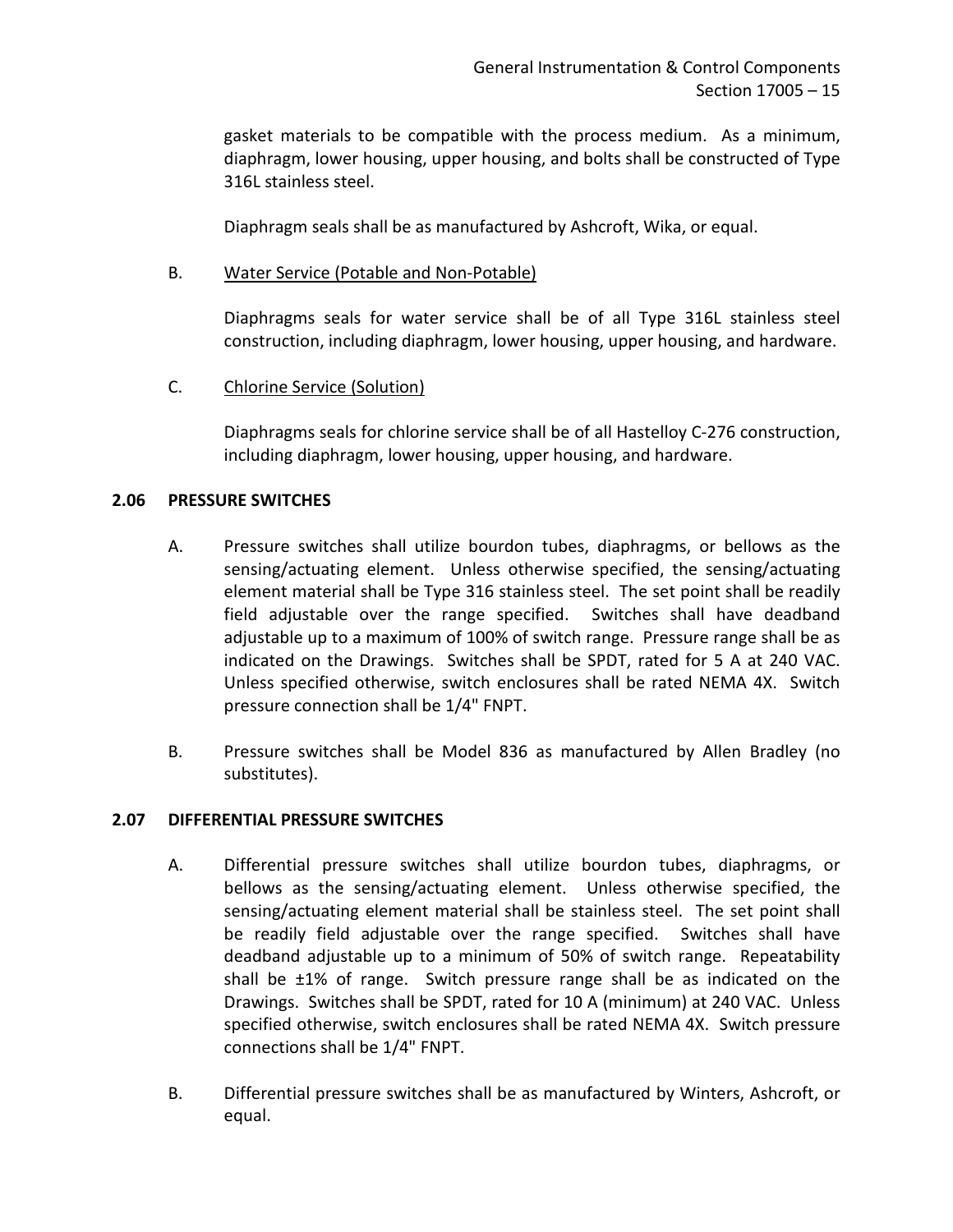### <span id="page-17-0"></span>**2.08 PRESSURE TRANSMITTERS**

- A. Pressure transmitters shall be electronic two wire devices with the following features: adjustable span, zero and damping adjustments, integral indicator scaled in engineering units, solid state circuitry and 4-20 mA output. Accuracy shall be ±0.25% of span. Overrange capacity, without affecting calibration, shall not be less than 150% of maximum range. Process wetted materials shall be compatible with the process fluid, unless specified for installation with a diaphragm seal. Unless specified otherwise, process wetted materials shall be Type 316 stainless steel. Body material shall be Type 316 stainless steel. Transmitter process connection shall be 1/2" NPT. Fill fluid, unless otherwise specified, shall be silicone oil. Transmitter housing shall be epoxy coated low copper aluminum alloy and rated NEMA 4X, unless specified otherwise.
- B. Unless specified for direct mounting, pressure transmitters shall be provided with mounting brackets and installation kits. Bracket shall be suitable for surface mounting, pipe mounting, or block and bleed valve manifold mounting. Mounting bracket wetted materials shall be shall be compatible with the process fluid, unless specified for installation with a diaphragm seal. Unless specified otherwise, mounting bracket wetted materials shall be constructed of Type 316 stainless steel. Mounting brackets, installation kits, and accessories shall be provided by the pressure transmitter manufacturer.
- C. Pressure transmitters shall be as manufactured by Foxboro (no substitutes).

## <span id="page-17-1"></span>**2.09 DIFFERENTIAL PRESSURE TRANSMITTERS**

A. Differential pressure transmitters shall be electronic two wire devices with the following features: adjustable span, zero and damping adjustments, integral indicator scaled in engineering units, solid state circuitry and 4-20 mA output. Accuracy shall be ±0.25% of span. Over-range capacity, without affecting calibration, shall not be less than 150% of maximum range. Span shall be field adjustable over at least a 4 to 1 range. Process wetted materials shall be Type 316 stainless steel. Body material shall be Type 316 stainless steel. Process connections shall be 1/2" NPT. Fill fluid, unless otherwise specified, shall be silicone oil. Transmitter housing shall be epoxy coated low copper aluminum alloy and rated NEMA 4X, unless specified otherwise. A three (3) valve manifold shall be provided with the transmitter, unless indicated otherwise on the Drawings. Manifold wetted materials shall be Type 316 stainless steel.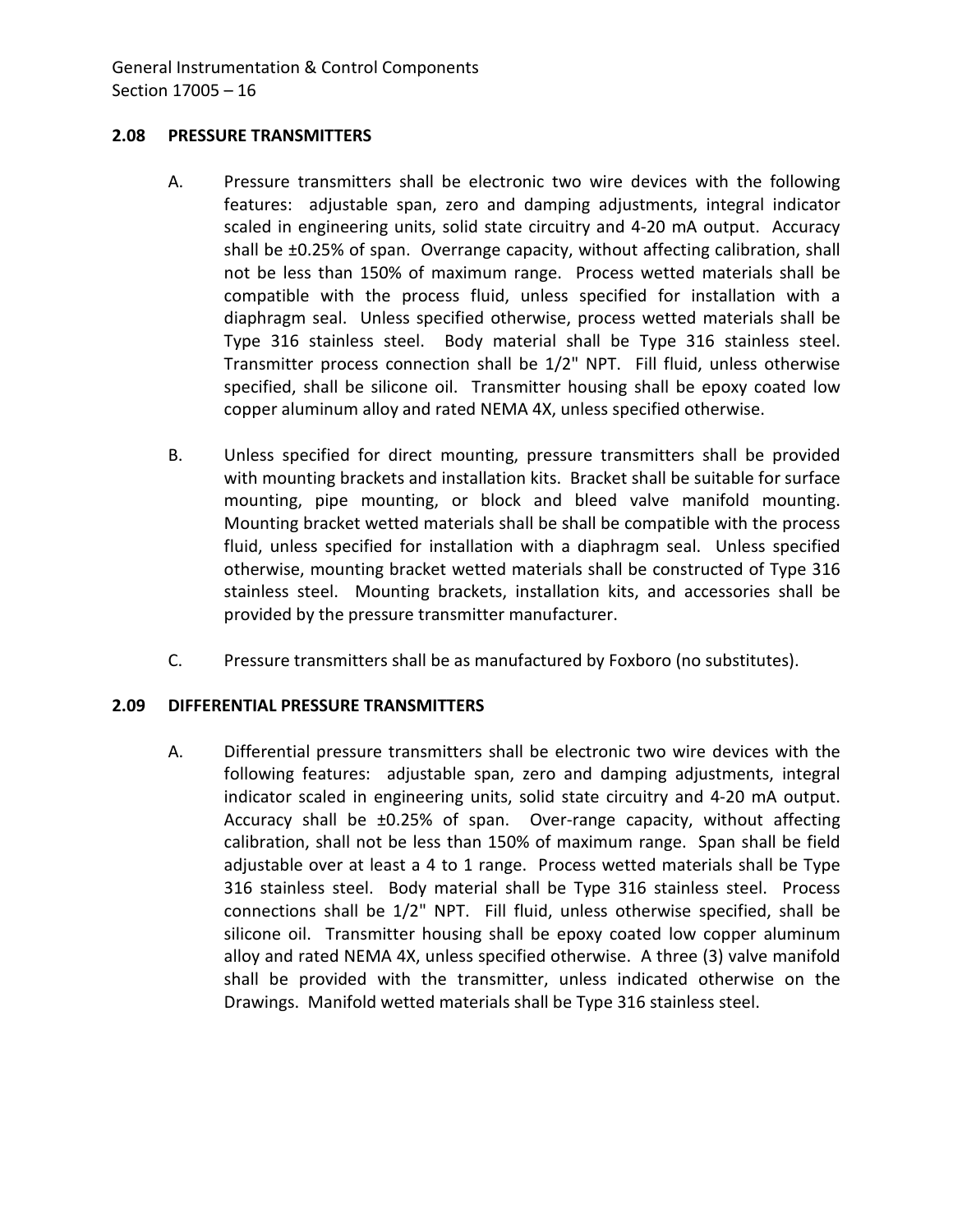- B. Differential pressure transmitters shall be provided with mounting brackets and installation kits. Bracket shall be suitable for surface mounting, pipe mounting, or block and bleed valve manifold mounting. Mounting bracket wetted materials shall be shall be compatible with the process fluid, unless specified for installation with a diaphragm seal. Unless specified otherwise, mounting bracket wetted materials shall be constructed of Type 316 stainless steel. Mounting brackets, installation kits, and accessories shall be provided by the differential pressure transmitter manufacturer.
- C. Pressure transmitters shall be as manufactured by Foxboro (no substitutes).

## <span id="page-18-0"></span>**2.10 ULTRASONIC LIQUID LEVEL MEASUREMENT SYSTEM**

A. General

Ultrasonic liquid level measurement systems shall consist of a microprocessor based electronic controller, a non-contacting transducer, and cable from transducer to controller. The electronic controller shall be capable of receiving, processing, and transmitting ultrasonic signals. All operating parameters shall be entered via the controller keypad. For liquid level, the controller shall, upon demand, display current head, temperature, and distance from transducer to liquid level.

The ultrasonic liquid level measurement system shall be Miltronics Multi Ranger Plus as manufactured by Siemens (no substitutes).

## B. Service

The transducer shall be capable of submergence without degradation. Transducer shall function over an ambient temperature range of -40°F to 200°F, and shall be rated by FM and CSA for Class I and II hazardous environments. Controller shall function over an ambient temperature range of 15°F to 122°F.

## C. Performance

The transducer shall transmit and receive an acoustic signal to accurately measure liquid level over a range of 0' to 30', unless specified otherwise. Point of zero reference shall be operator adjustable. The output signal shall be proportional to level from 0 to 100% with a resolution of  $\pm 0.1$ %. The transducer shall be provided with integral temperature sensor for speed-of-sound compensation. Unless specified otherwise, the transducer shall be the Echomax XPS Series with a 6° beam angle.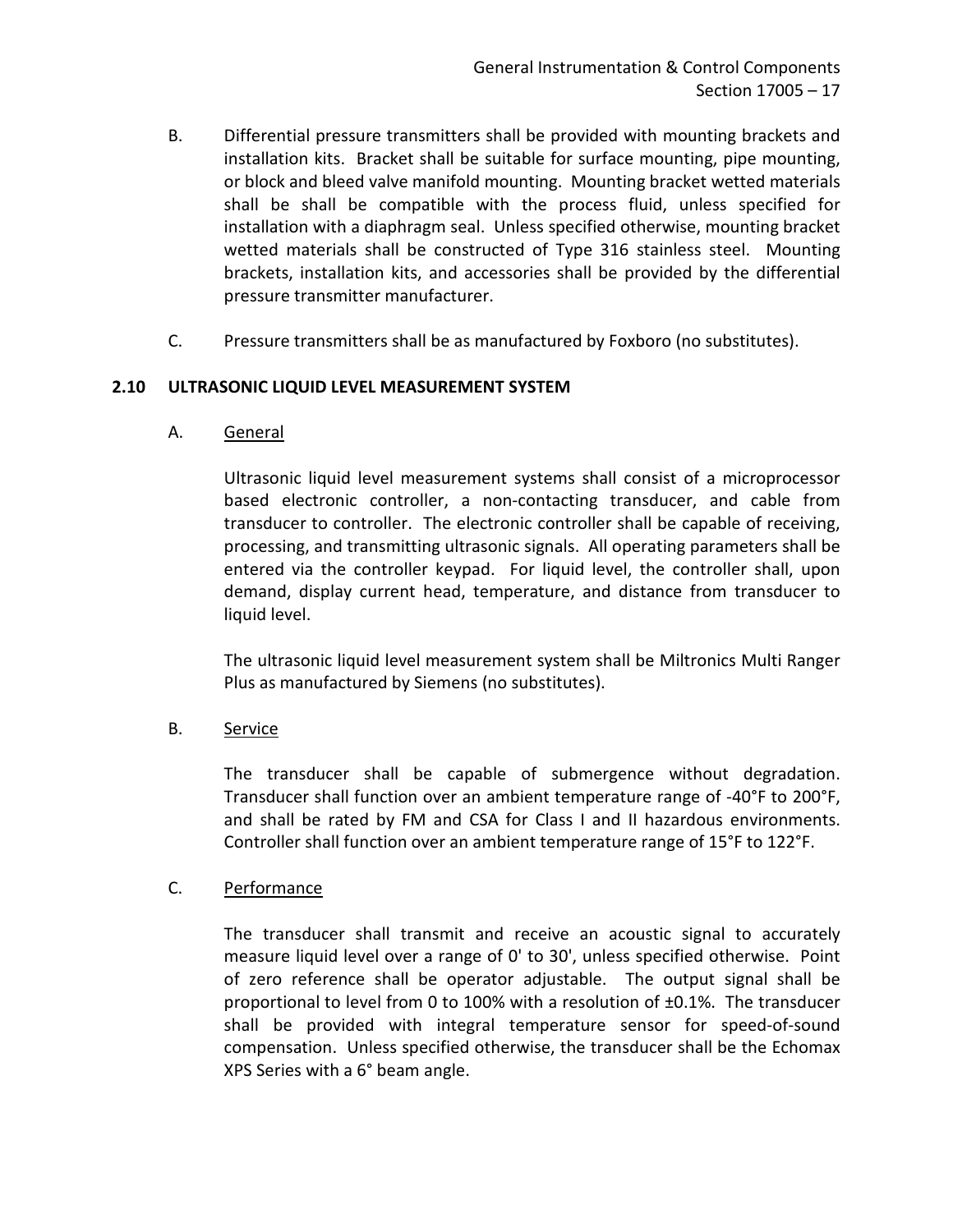## D. Level Measurement Features

- 1. Controller shall be provided with output indicating meter with four character LCD display programmable in engineering units of: feet, inches, or percent of span.
- 2. Interconnecting Cable: Cable between transducer and controller shall be supplied with unit, and shall be suitable for a maximum system length of 1,000'. Contractor shall verify length of cable required for each specific installation. Cable shall be installed in a single run with no splices.
- 3. Discrete Outputs: Controller shall provide up to five discrete outputs, each adjustable over entire scale range.
- 4. Alarms: Alarms shall be programmable for level, rate of change of level, differential level, or loss of echo.
- 5. Alarm Messages: Loss of echo and cable circuit open or shorted.

# E. Controller Interface

- 1. Controller Output: 4-20 mA DC output, current isolated, into a maximum of 600 ohms (return to ground).
- 2. Power Supply: Unit shall operate on 120-Volt, 60 Hz power, unless specified otherwise.
- 3. Discrete Outputs: Form "C" SPDT relays, 5 amps (continuous), non-inductive, 250 VAC.
- 4. Controller shall be provided with necessary output functions and communication interfaces to enable implementation of control and monitoring operations as specified in other equipment sections of these Specifications, and/or shown on the Drawings.

# F. Controller Enclosure

- 1. Controller enclosure shall be rated NEMA 4.
- 2. Indoor controllers shall be wall mounted or panel mounted. Where controller is specified to be panel mounted, it shall be flush mounted in the panel door. ICS shall provide all brackets, supports, bezels, etc. necessary for flush panel mounting.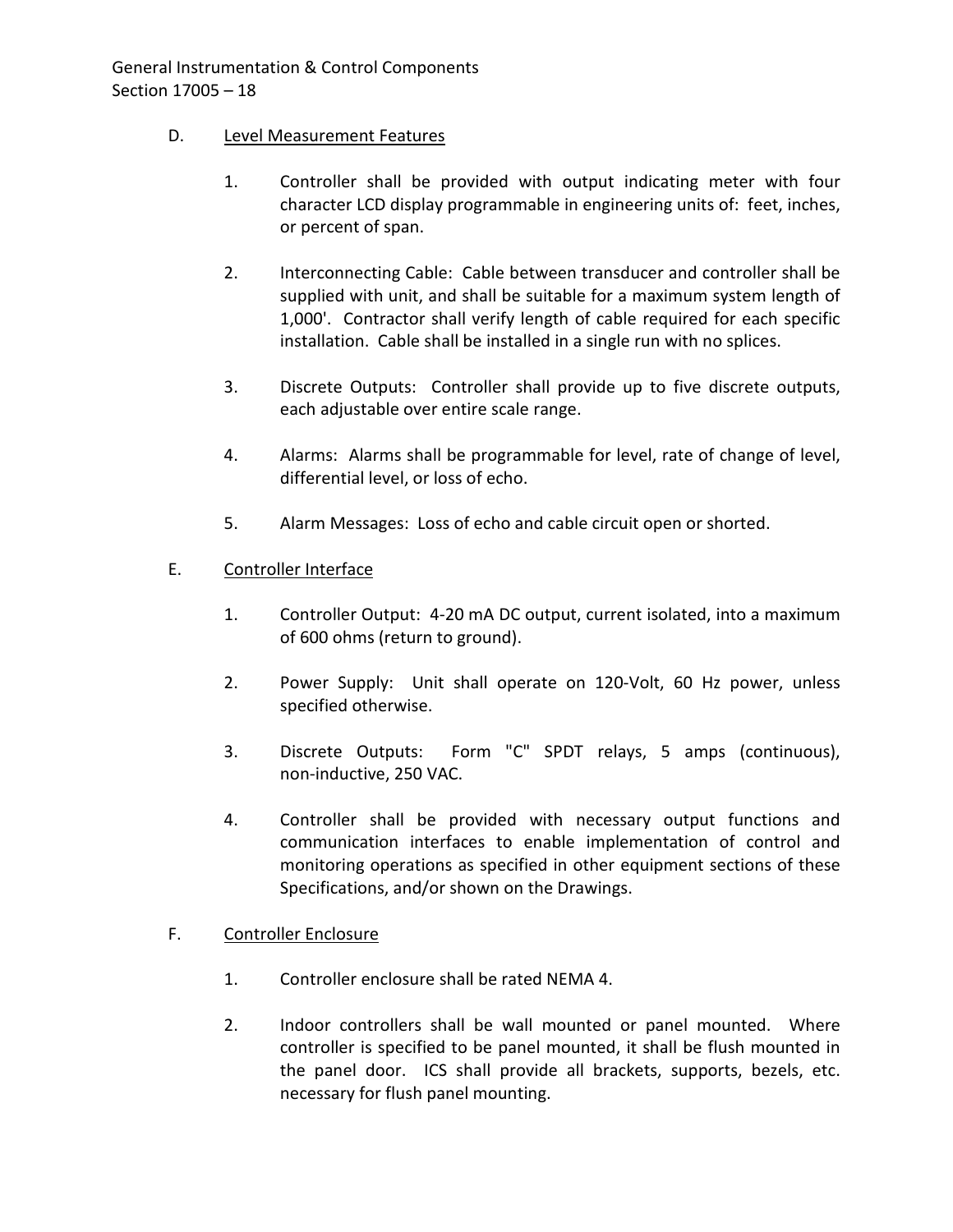3. Outdoor controllers shall be provided with stainless steel, sheet metal sun shields (20 gauge, minimum). Sun shields shall be open at the front and bottom, and shall be of sufficient size to allow access to controller for operation and maintenance. Free edges shall be rolled. Sun shields shall be constructed without sharp edges and corners.

## <span id="page-20-0"></span>**2.11 SUBMERSIBLE LIQUID LEVEL MEASUREMENT SYSTEM**

A. General

The submersible liquid level measurement system shall continuously monitor the liquid level in a groundwater well, tank, or wet well. The measurement system shall be of the submersible level pressure type. As a minimum, the measurement system shall consist of a submersible pressure sensor, cable, and accessories, as specified herein. Unless indicated otherwise on the Drawings, the system power supply and display unit shall be the RTU or MCP identified to receive the analog level signal. The power supply shall be 24 VDC normal (9 to 28 VDC operation range).

The submersible liquid level measurement system shall be Model PTX 1830 as manufactured by Druck, Inc. (GE Sensing).

- B. Sensor and Cable
	- 1. The sensor shall be an all-titanium device that accurately measures depth or level in a well, tank, or body of fluid. A micro-machined silicon measuring element shall be sealed within a titanium pressure module assembly and shall be fully isolated from the pressure media. The pressure module assembly shall be contained in a slimline, welded titanium body and terminated with an injection molded cable assembly.
	- 2. The molded cable shall be a two-conductor cable with aluminum-mylar shield, Kevlar strain cord, nylon vent tube, and polyurethane jacket. The integral cable vent tube shall reference the sensor to atmospheric pressure. The molded polyurethane cable along with the internal potting in the sensor transmitter shall be constructed to prevent the ingress of water into the cable and back of the sensor transmitter for indefinite immersion in a pressure of 1,000 psi.
	- 3. The cable jacket material shall be impervious to water and chemicals normally found in groundwater, surface water, and wastewater.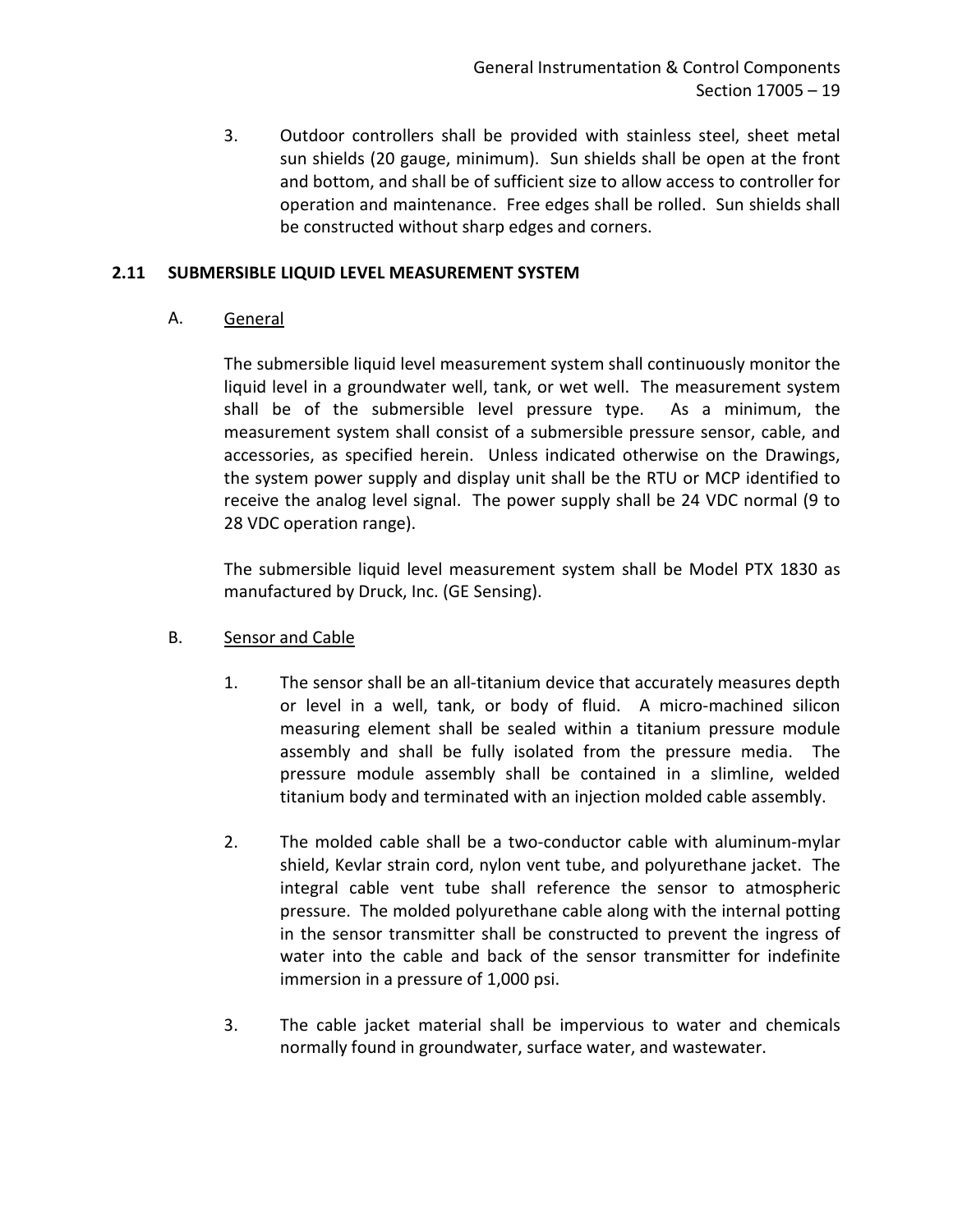- 4. Cable lengths shall be available in 1 ft. increments up to a maximum of 1,600 ft. ICS shall determine the required cable length for each specific installation location.
- 5. The sensor transmitter shall be a 4-20 mA, two-wire, loop powered device. The sensor accuracy shall be ±0.1% of full scale. Long term stability shall be ±0.1% of full scale per year. The sensor shall be suitable for operating temperatures ranging from -4 to 140°F, and sensor output shall be temperature compensated from 30 to 86°F.
- 6. The sensor operating pressure range shall be as indicated on the Drawings, or specified in the Special Conditions. The sensor shall be capable of being over-pressurized to 400% of the operating full scale pressure (to a maximum of 2,000 psig) with negligible effect on calibration.
- 7. The sensor shall be rated by FM for use in NEC Class I, Division 1, Groups A through D hazardous environments.

# C. Accessories

Unless specified otherwise, each submersible liquid level measurement system shall be provided with the following accessories:

- 1. A sensor termination enclosure with the following components:
	- a. DIN rail mounted terminal blocks for termination of sensor cable conductors and conductors from 4-20 ma shielded cable to signal termination point.
	- b. Gore-Tex micro-filter designed to prevent the ingress of water into the enclosure.
	- c. Desiccant module with sight gage for determining desiccant change intervals.
	- d. PVC base and clear polycarbonate cover. Enclosure shall be rated NEMA 4X.
	- e. 2-inch pipe mounting kit.
- 2. A cable clamp designed to hold cable by distributing the clamping force over an 8-inch long section of cable jacket.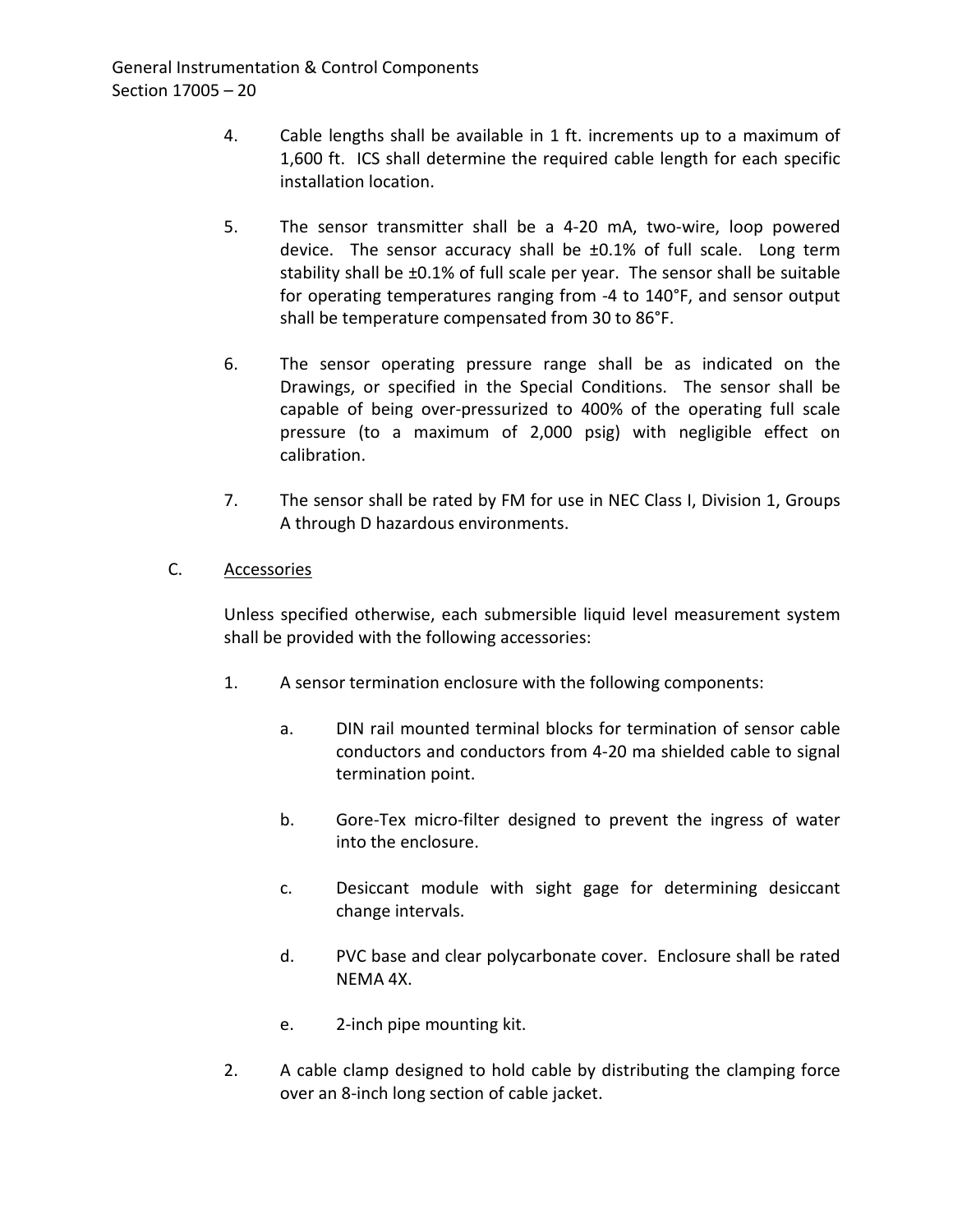- 3. A sensor slimline sink weight.
- 4. A direct calibration adaptor.
- 5. Spare desiccant modules (5 total) in sealed containers.

## D. Lightning Surge Arrestor

Where Drawings show installation of a submersible sensor in a surface water location, the sensor shall be provided with an integral lightning surge arrestor assembly certified to IEC Standard 61000-4-5 (Level 4). Contractor shall provide a separate ground rod assembly for the surge arrestor. The resistance of the ground rod assembly shall be less than 100 ohms. A minimum #12 AWG ground conductor shall be provided from the lightning arrestor to the ground rod and shall interconnect with the drain-wire on the sensor cable.

### E. Intrinsically Safe Barriers

Where Drawings show installation of a submersible sensor in a wastewater location classified as hazardous by the NEC, the sensor shall be provided with the appropriate intrinsically safe barriers.

## <span id="page-22-0"></span>**2.12 CONDUCTANCE LIQUID LEVEL MEASUREMENT SYSTEM**

A. General

Each conductance liquid level measurement system shall consist of level sensors, connection fitting, and relays as shown on the Drawings and specified herein. Contractor shall furnish and install all material and appurtenances as necessary to provide a complete liquid level measurement system.

Conductance liquid level measurement system shall be as manufactured by Warrick Controls Inc., Gems Sensors Inc., or equal.

## B. Level Sensors

Level sensors shall be conductance type, utilizing electrodes and the conductivity of the process fluid itself to measure level. The system shall be equipped with multiple level sensing electrodes and one ground electrode. The number and lengths of level sensing electrodes shall be as shown on the Drawings. Unless specified otherwise, the electrodes shall be constructed of Type 316 stainless steel and shall be provided with PVC heat shrink sheathings.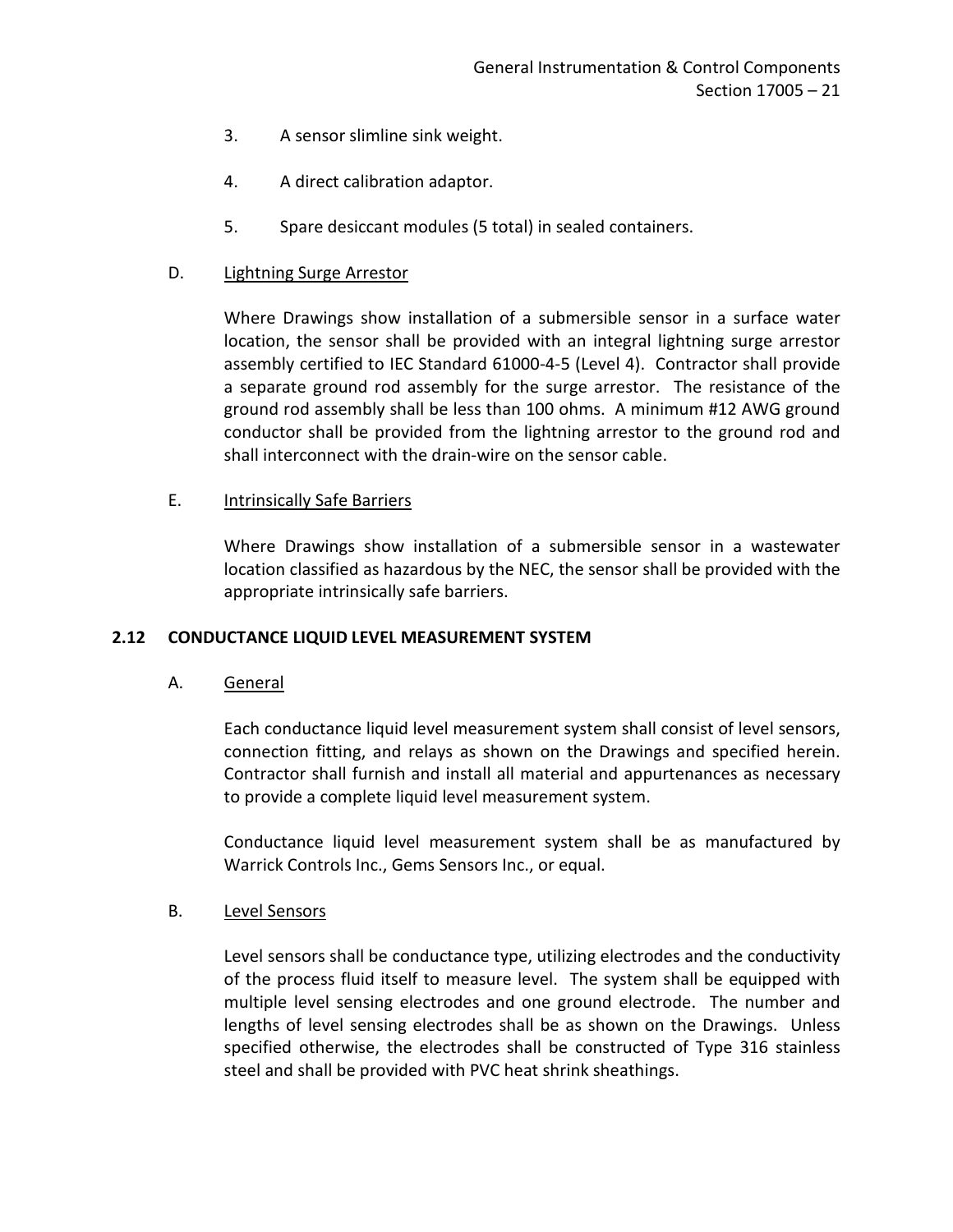## C. Connection Fitting

Each connection fitting shall be pressure-tight, and suitable for connection to the flanged top outlet of a pressure vessel. Connection fitting shall be provided with an integral epoxy coated aluminum terminal housing and Type 316 stainless steel electrode couplings. The number of electrode couplings shall accommodate the number of level-sensing electrodes shown on the Drawings and required grounding electrode. Connection fitting flange shall be rated for a pressure that is equal to or greater than the pressure vessel rating. As a minimum, the connection fitting flange shall be rated for a working pressure of 230 psig at 100°F. The connection fitting flange shall be constructed of Type 316 stainless steel or 1018 carbon steel. Contractor shall coordinate the size of the pressure vessel top outlet flange with the connection fitting flange provided by the level measurement system manufacturer.

## D. Relays

Liquid level measurement system relays shall be solid-state, plug-in modules suitable for 11-pin octal sockets. Relays shall be general purpose, single level or differential service, with DPDT dry contacts rated for 5A (minimum) at 120 VAC. Relays shall be suitable for operation on 120 VAC primary voltage with 12 VAC secondary voltage.

## <span id="page-23-0"></span>**2.13 CONDUCTIVITY MEASUREMENT SYSTEM**

## A. General

The conductivity measurement system shall continuously measure conductivity in aqueous solutions. The measurement system shall be sense, transmit and display/control liquid conductance, expressed in microSiemens/centimeter (mS/cm). Conductivity measurement system shall include: sensor, sensor mounting assembly, controller, junction box, interconnecting cables, cable plugs, and all appurtenances necessary to provide a complete and operable measurement system. Sensor material and mounting assembly material shall be compatible with measured liquid. The ICS shall confirm material compatibility with the measured liquid and shall confirm the pressure and temperature ratings of all components with the maximum operating conditions.

Conductivity measurement system shall be the Hach 3700-SC Electrodeless Conductivity System as manufactured by Hach Company (no substitutes).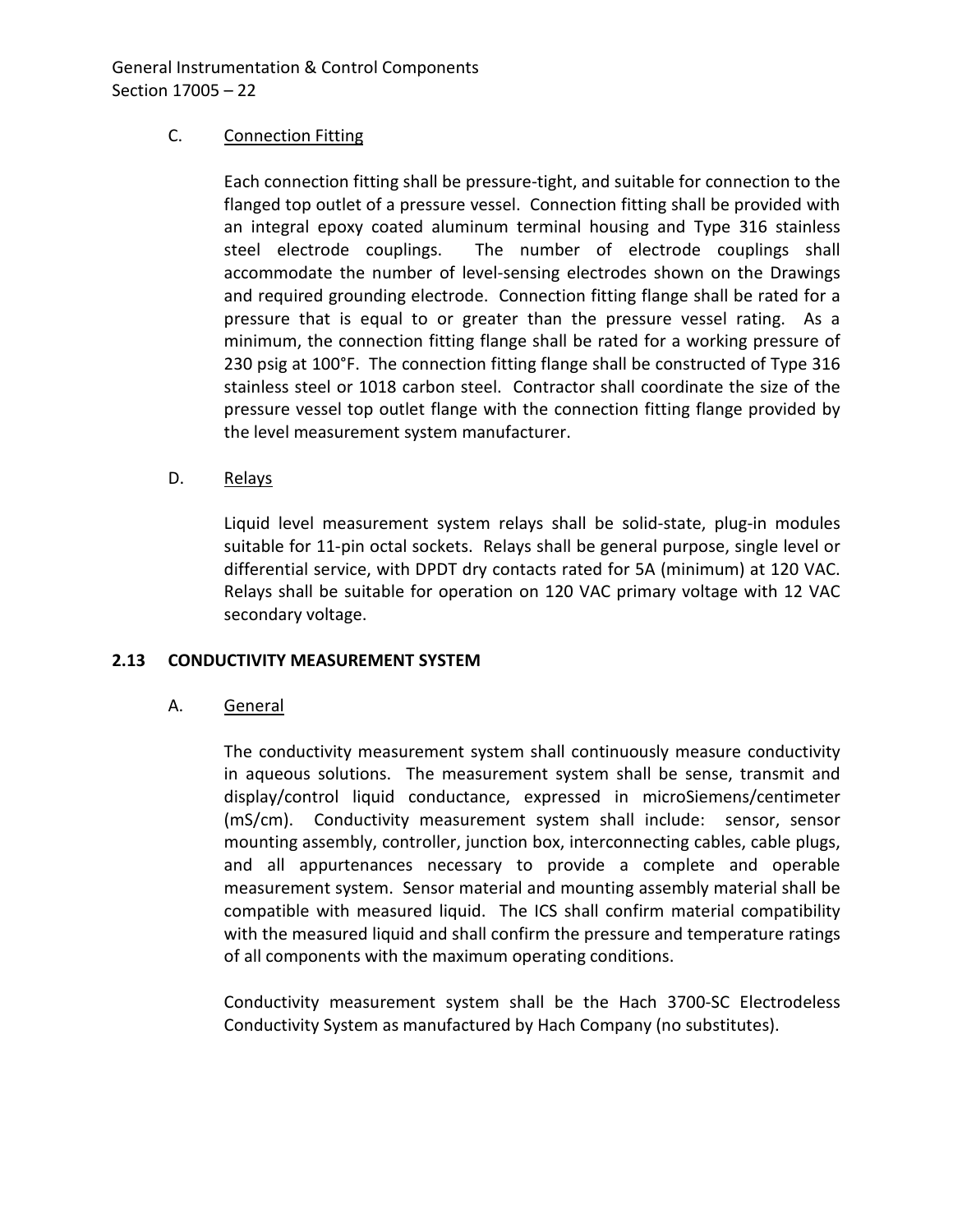## B. Conductivity Sensor

Conductivity sensor shall be inductive electrodeless type. The conductivity sensor shall have a built-in Pt 1000 RTD temperature compensator. The sensor shall be water resistant. Sensor wetted materials shall be available in polypropylene, PVDF, PEEK, or PFA Teflon. Unless specified otherwise, sensor wetted materials shall be PFA Teflon. The sensor shall be rated for a maximum pressure of 200 psi and a maximum temperature of 200°C. The sensor shall be equipped with an integral 5 conductor cable. Unless specified otherwise, the cable shall be provided with a Teflon coated jacket rated for 200°C.

## C. Sensor Mounting Assembly

Sensor shall be convertible style with 3/4-inch NPT end connection suitable for immersion mounting, union mounting, or insertion mounting, as indicated on the Drawings and as specified below:

- 1. Immersion mounting sensor shall be directly fastened on the end of a CPVC pipe (1/2-inch diameter by 4-foot long) with 1/2 x 3/4-inch NPT coupling and plastic pipe-mount junction box with terminal strip.
- 2. Union mounting sensor shall be fastened to a union adapter for mounting into a standard 2-inch NPT pipe tee. Unless specified otherwise, union and pipe tee shall be construction of Type 316 stainless steel and shall be rated for a maximum pressure of 200 psi and a maximum temperature of 60°C.
- 3. Insertion mounting sensor shall be fastened into a 2-inch ball valve assembly for mounting into a standard 2-inch NPT pipe tee. Unless specified otherwise, ball valve assembly and pipe tee shall be construction of Type 316 stainless steel and shall be rated for a maximum pressure of 80 psi and a maximum temperature of 95°C.

Mounting assembly hardware shall be provided by the sensor manufacturer.

- D. Controller
	- 1. The conductivity controller shall be a programmable microprocessor based electronic device with full input/output signal isolation. The controller shall be correctly matched to the conductivity sensor. Unless specified otherwise, controller shall be configured to operate two (2) digital sensor inputs.
	- 2. Controller display shall be graphic dot matrix LCD with LED backlighting.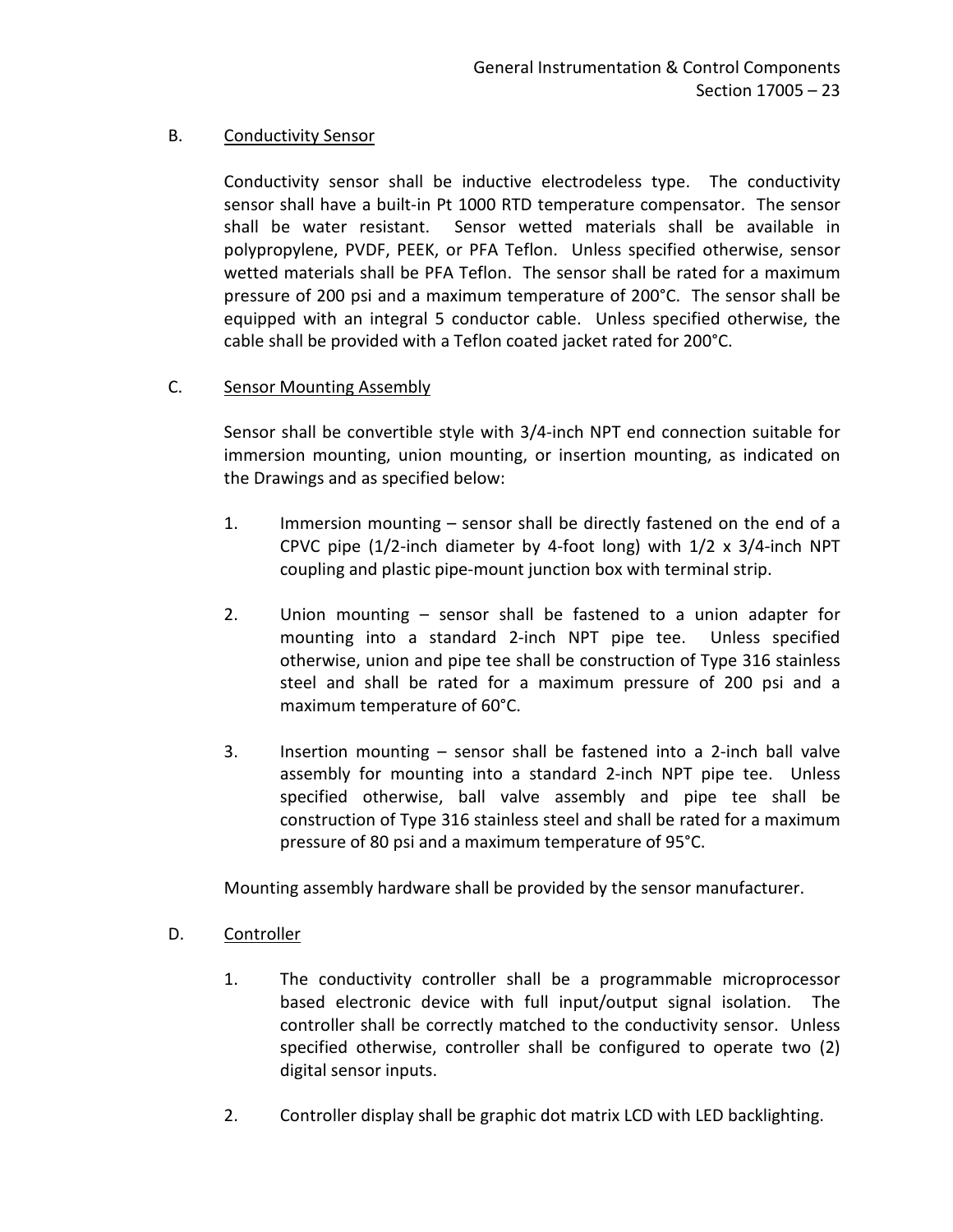- 3. The controller shall be provided with the following features: two (2) conductivity analog output signals (4-20 mA) capable of transmission into a maximum impedance of 500 ohms; four (4) user configurable SPDT relays (Form C) rated 5A to 230 VAC and 30 VDC resistive maximum; and 25W sensor/network card with Modbus RS232/RS485 network connection.
- 4. Conductivity measurement range shall be 0.5 to 10,000 mS/cm, 0 to 99.99 % concentration, and 0 to 9999 ppm total dissolved solids. Repeatability shall be ±2% of full span. Operating temperature range shall be -20 to 60°C.
- 5. Unless specified otherwise, power supply to controller shall be 120 VAC, 60 Hz.
- 6. Controller enclosure shall be rated NEMA 4X, and shall be suitable for panel or surface mounting as indicated on the Drawings.
- 7. Unless specified otherwise, controller shall be Hach SC200 Model LXV404.99.00552 as manufactured by Hach Company (no substitutes).
- E. Accessories

Each conductivity measurement system shall be provided with all accessories and components necessary for a complete and operational system. As a minimum, each conductivity measurement system shall be provided with the following accessories:

- 1. Digital gateway designed to provide a digital interface between the conductivity sensor and controller. Unless specified otherwise, each digital gateway shall be provided with a mounting clip, NEMA 4X FRP junction box with back panel (sized for housing digital gateway), and cord fittings for sensor cable and digital extension cable.
- 2. Digital extension cable with end connectors for connection to digital gateway and controller. The ICS shall determine the required cable length for each specific installation location.

A digital termination box shall be provided when the distance between the digital gateway and controller exceeds 100 meters.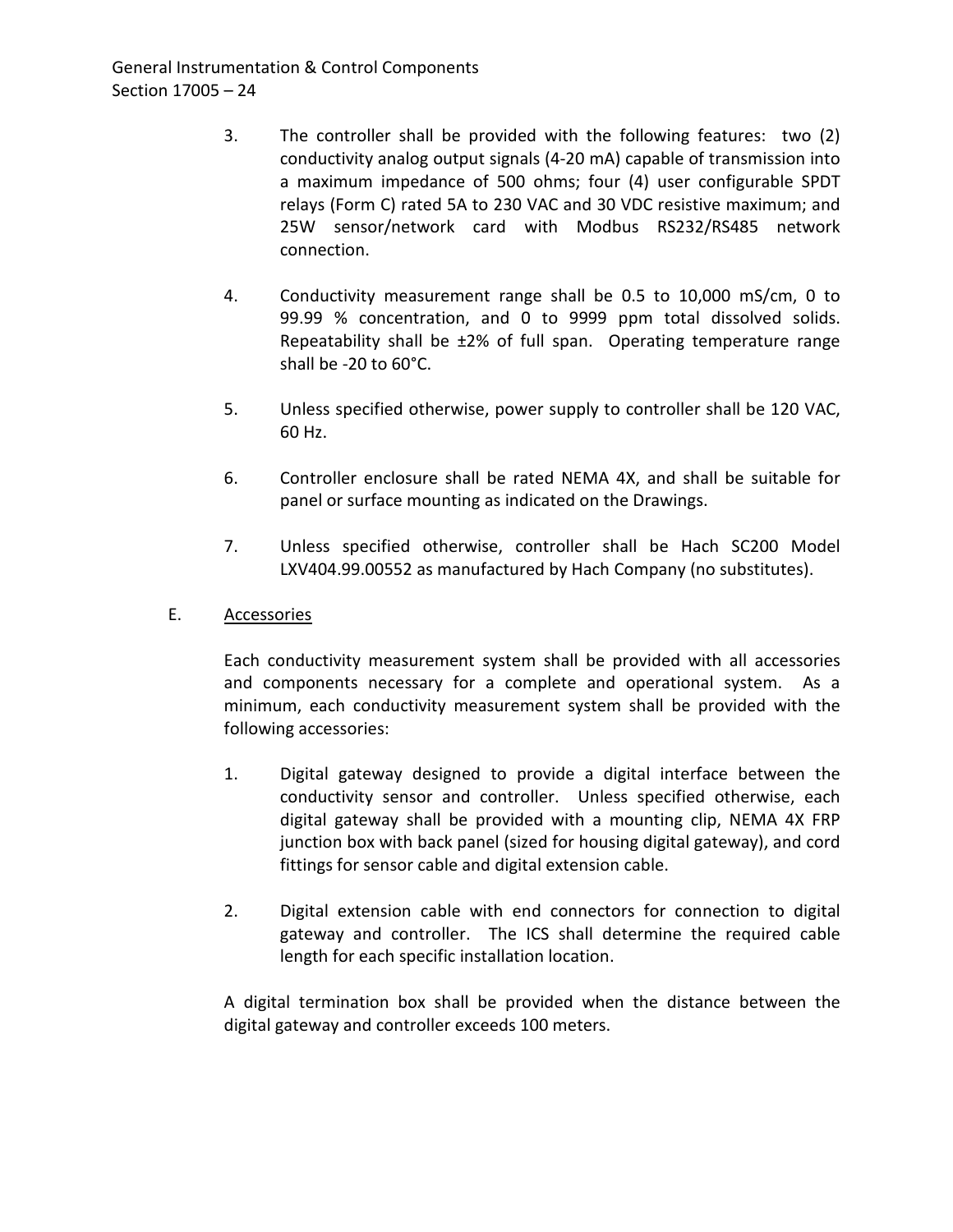### <span id="page-26-0"></span>**2.14 ANCILLARY MATERIALS AND COMPONENTS**

#### A. Pipe and Fittings

Unless indicated otherwise on the Drawings, all pressure gauges, pressure switches, and pressure transmitters shall be connected to process piping with Class 150 threaded fittings, Schedule 40 pipe nipples, and isolation ball valve. Unless specified otherwise, all fittings, pipe nipples, and ball valves shall be constructed of Type 316 stainless steel.

## B. Block and Bleed Valve Manifolds

Where indicated on the Drawings, pressure transmitters and differential pressure transmitters shall be provided with block and bleed valve manifolds capable of isolating process sensing lines, venting to atmosphere, and connection of test equipment for instrument calibration. Block and bleed valve manifolds shall be 3-valve or 5-valve, as indicated on the Drawings. All wetted materials shall be compatible with the process fluid. Unless specified otherwise, valves shall be constructed of Type 316 stainless steel. Block and bleed valve manifolds shall be as manufactured by Foxboro, Anderson Greenwood, or equal.

Unless indicated otherwise on the Drawings, block and bleed valve manifolds shall be provided with mounting kits for mounting the manifold and pressure transmitter assembly to a 2" diameter Schedule 40 hot dipped galvanized pipe stanchion.

## C. Protective Coatings

All metallic enclosures, except stainless steel, shall be provided with a corrosion resistant factory coating, fusion bonded epoxy or equivalent coating system.

## D. Fasteners

Unless indicated otherwise on the Drawings, equipment and appurtenances shall be securely mounted to walls and floors using Type 316 stainless steel wedge anchors or epoxy anchors for masonry and concrete structures, and Type 316 stainless steel machine bolts and lag screws for metal and wood structures (respectively).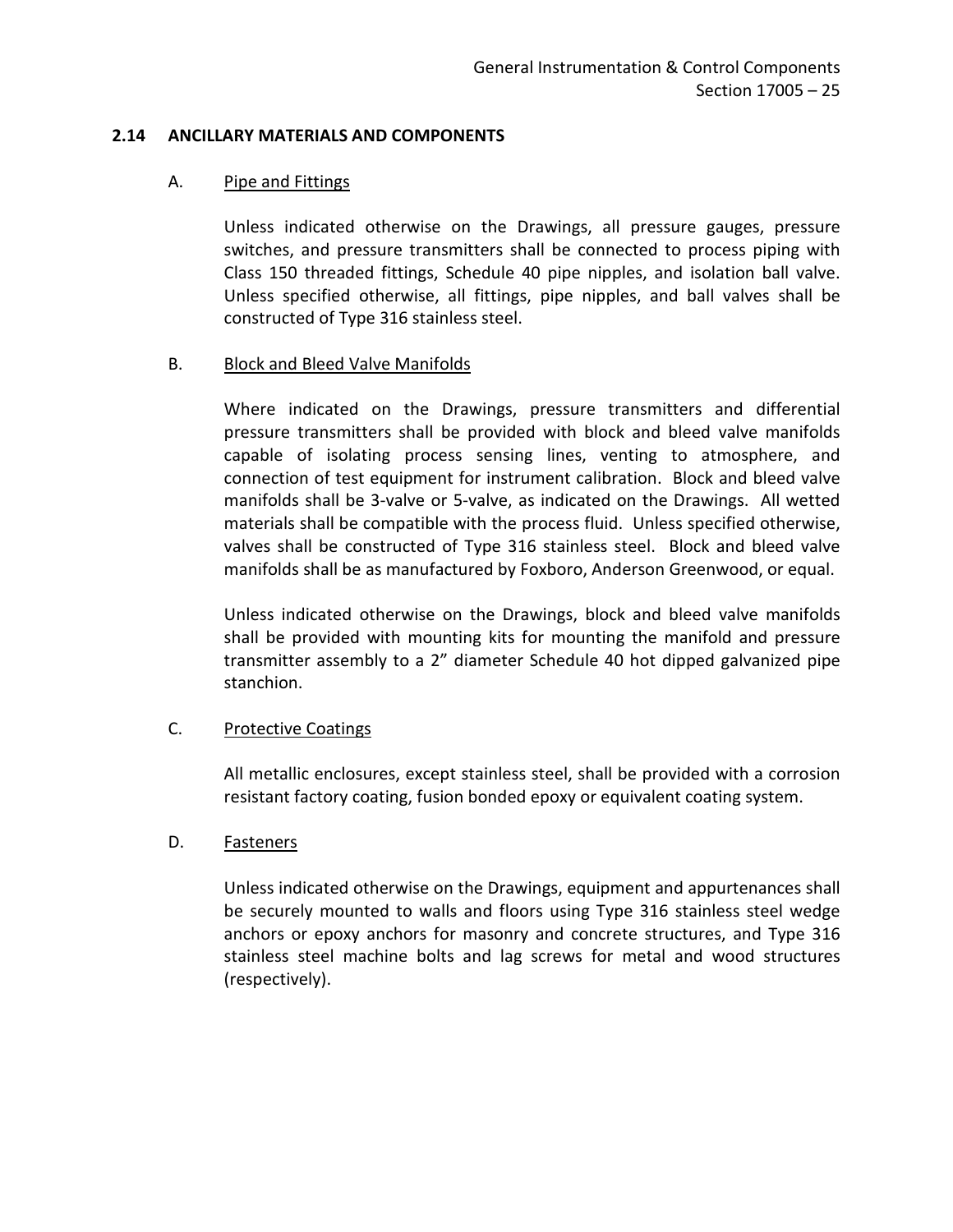## <span id="page-27-0"></span>**PART 3 - EXECUTION**

#### <span id="page-27-1"></span>**3.01 GENERAL**

- A. It is the general intent of these Specifications that installation of all instrumentation and control equipment; and supply and installation of all field wiring, conduit, and wiring external to the motor control centers, control panels and electrical equipment shall be performed by the Electrical Subcontractor. The ICS shall furnish all instrumentation and control equipment specified herein and supervise installation by the Electrical Subcontractor. In addition, the ICS shall coordinate design of controls within motor control center(s), control panels and electrical equipment, and ensure compatibility of design with equipment and equipment systems.
- B. The ICS's attention is directed to the electrical and mechanical details of this project. Referral to these portions of the Contract Documents shall be required in order to understand the full intent and scope of work required.

### <span id="page-27-2"></span>**3.02 INSTALLATION**

- A. General
	- 1. All instrumentation and control equipment shall be installed in accordance with the manufacturer's written instructions, NEC standards, requirements and standards specified herein, and as shown on the Drawings.
	- 2. Wiring between process instruments and remote mounted signal converters/controllers shall conform to the manufacturer's recommended cable type and procedures.
	- 3. All instrumentation and control equipment shall be grounded per manufacturer's requirements. Contractor shall coordinate grounding between process instruments and remote mounted signal converters/controllers, and electrical ground system to ensure compliance with the manufacturer's recommended grounding procedures.
	- 4. Minimum process connection size for pressure gauges, switches, and transmitters shall be 1/2" NPT. Provide threaded reducers and 1/4" diameter nipples to transition from 1/2" diameter process connection appurtenances to 1/4" device pressure connections.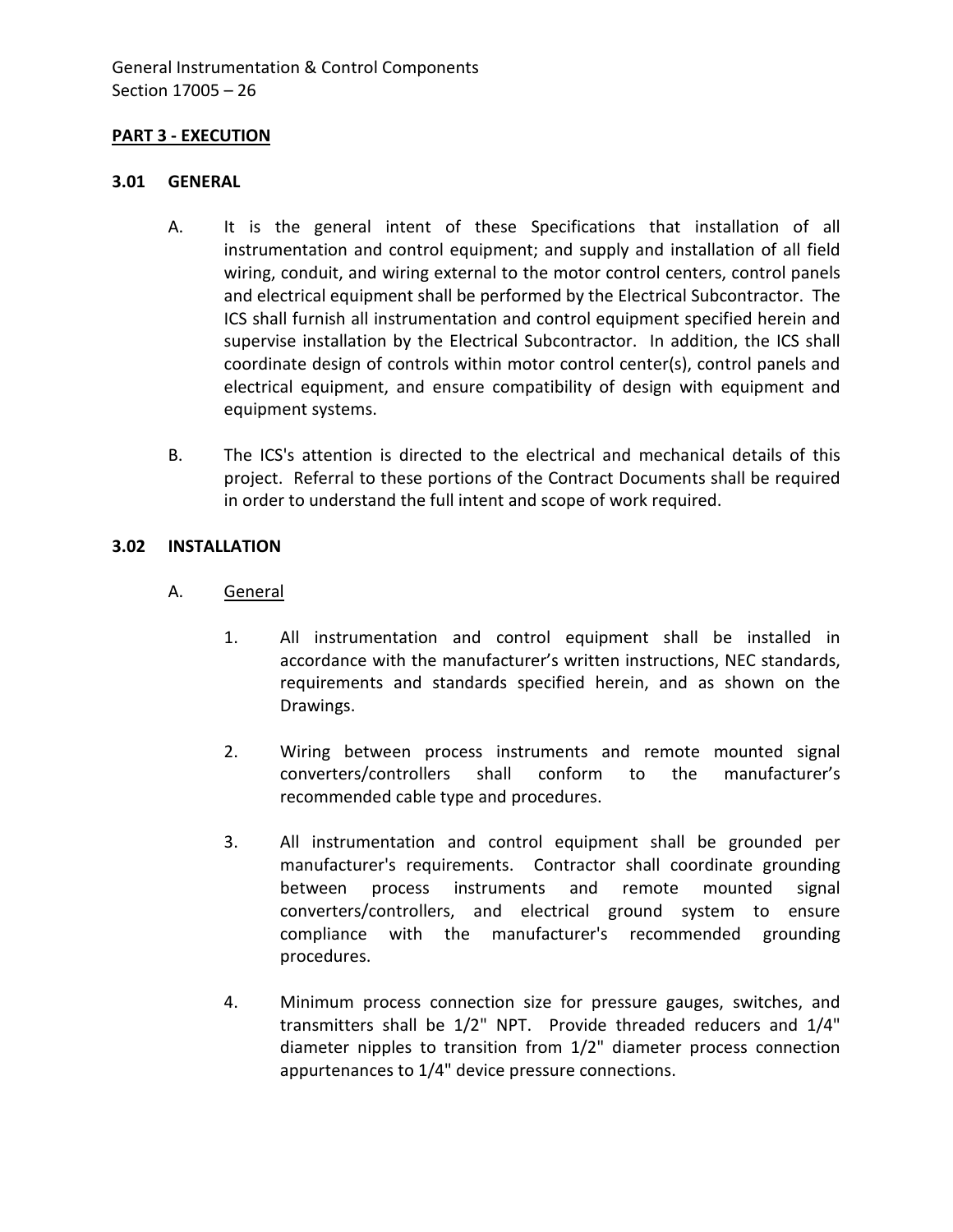5. Unless indicated otherwise on the Drawings, all pressure gauges, pressure switches, and pressure transmitters shall be connected to process piping with Class 150 threaded fittings, Schedule 40 pipe nipples, and isolation ball valve. Unless specified otherwise, all fittings, pipe nipples, and ball valves shall be constructed of Type 316 stainless steel.

## B. Pressure Gauges

- 1. Pressure gauges shall be liquid filled (fill fluid as selected by manufacturer), except where diaphragm seals are specified.
- 2. For diaphragm seal installations with lower housing constructed of materials other than Type 316 stainless steel, all pipe fittings, pipe nipples, and isolation ball valves shall be constructed of the same material as the diaphragm seal lower housing.

# C. Pressure Switches

- 1. Pressure switches shall be provided with Type 316 stainless steel pulsation dampeners, except where diaphragm seals are specified.
- 2. For diaphragm seal installations with lower housing constructed of materials other than Type 316 stainless steel, all pipe fittings, pipe nipples, and isolation ball valves shall be constructed of the same material as the diaphragm seal lower housing.

# D. Pressure Transmitters

- 1. Direct connected pressure transmitters shall be provided with Type 316 stainless steel pulsation dampeners, except where diaphragm seals or block and bleed valve manifolds are specified.
- 2. For diaphragm seal installations with lower housing constructed of materials other than Type 316 stainless steel, all pipe fittings, pipe nipples, and isolation ball valves shall be constructed of the same material as the diaphragm seal lower housing.
- 3. Bracket mounted pressure transmitters and bracket mounted pressure transmitters with block and bleed valve manifolds shall be mounted to 2" diameter Schedule 40 hot dipped galvanized pipe stanchions with stainless steel U-bolts. Each stanchion shall be provided with 3/8" thick steel base plate and four 3/8" diameter anchor bolts for floor mounting.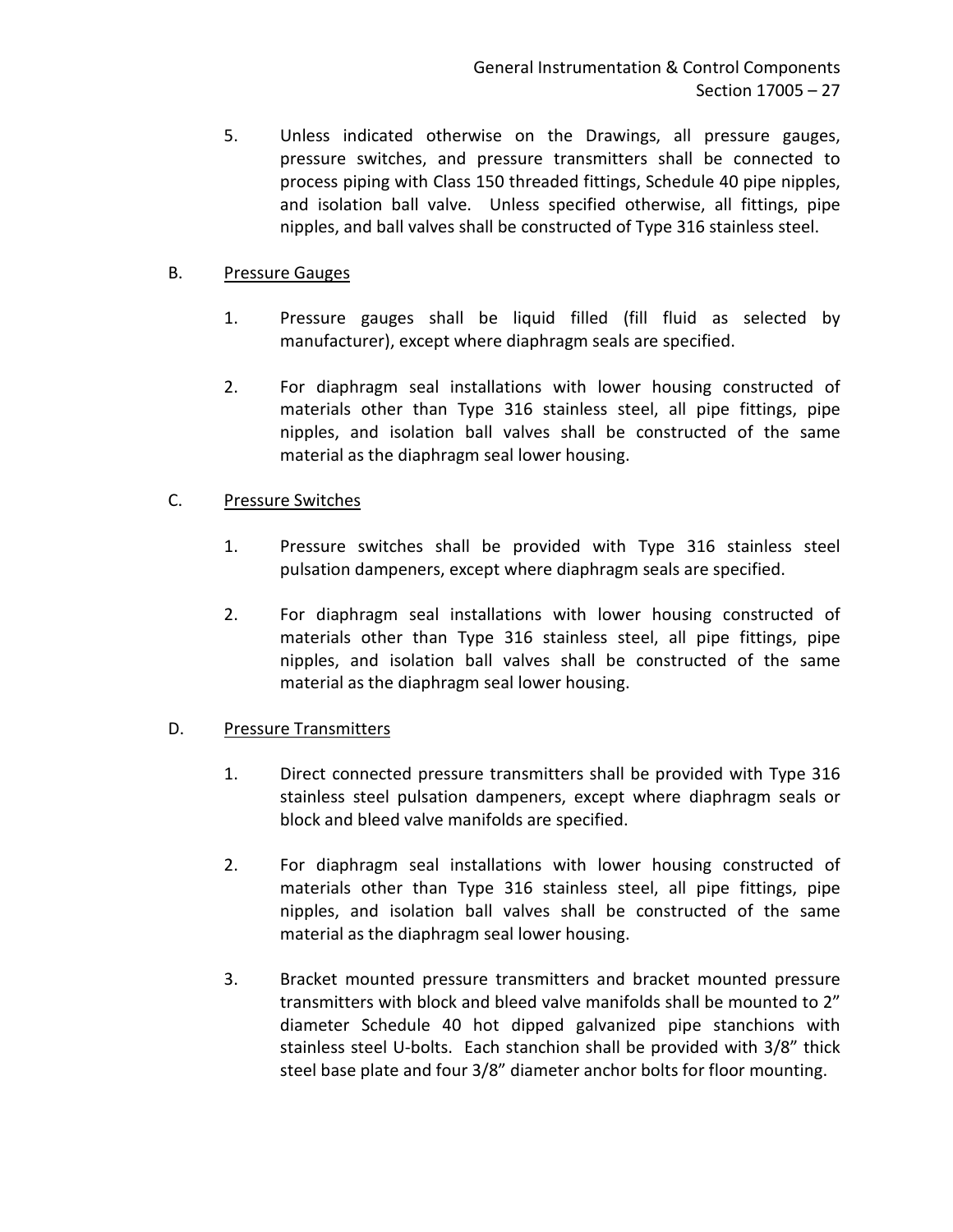## E. Differential Pressure Transmitters

- 1. Where indicated on the Drawings, differential pressure transmitters shall be provided with block and bleed valve manifolds. Block and bleed valve manifolds shall be in furnished accordance with the requirements specified herein.
- 2. For diaphragm seal installations with lower housing constructed of materials other than Type 316 stainless steel, all pipe fittings, pipe nipples, and appurtenances shall be constructed of the same material as the diaphragm seal lower housing.
- 3. Unless indicated otherwise on the Drawings, differential pressure transmitter brackets or manifolds shall be mounted to 2" diameter Schedule 40 hot dipped galvanized pipe stanchions with stainless steel Ubolts. Each stanchion shall be provided with 3/8" thick steel base plate and four 3/8" diameter anchor bolts for floor mounting.
- 4. Connections from process piping to differential pressure transmitter brackets or block and bleed valve manifolds shall be Schedule 40 piping as specified herein, or Type 316 stainless steel tubing (0.035" wall thickness) with compression (Swagelok) fittings.

## F. Float Switches

- 1. Unless indicated otherwise on the Drawings, float switches shall be provided with stainless steel clamps and appurtenances suitable for mounting switches to a vertical 3/4-inch pipe.
- 2. Vertical pipe shall be accessible by District personnel without entering the structure and shall be capable of being easily removed for float cleaning and adjustment.

## <span id="page-29-0"></span>**3.03 FIELD QUALITY CONTROL**

A. Manufacturer's Engineering Representative

The services of manufacturer's engineering representative especially trained and experienced in the installation of the equipment shall be provided to supervise the installation, be present when the instruments and equipment are first put into operation, and inspect, check, adjust as necessary, and calibrate the instruments. All costs for representative's services shall be included in the Contract Price.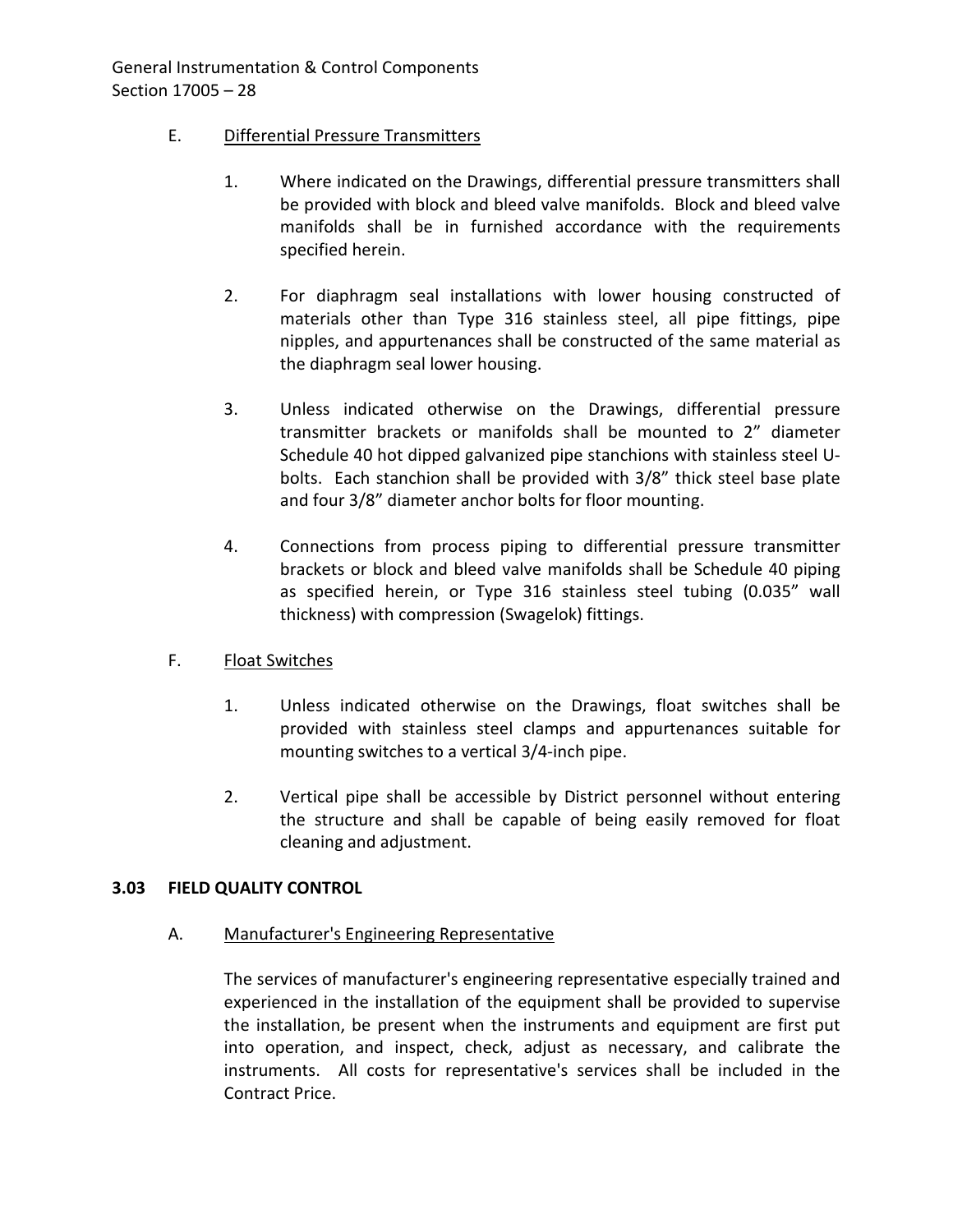# B. Calibration

- 1. Unless specified otherwise, each field instrument shall be calibrated after installation, in conformance with the requirements specified herein and the instrument manufacturer's instructions. Those components having adjustable features shall be set for the specific conditions and applications of the project, and shall be within the specified limits of accuracy.
- 2. Each field instrument shall be calibrated at 0%, 25%, 50%, 75%, and 100% of span using test instruments to simulate inputs and read outputs that are rated to an accuracy of at least 5 times greater than the specified accuracy of the instrument being calibrated. Test instruments shall have accuracies traceable to the National Institute of Standards and Technology (NIST).
- 3. A calibration sheet shall be prepared for each instrument recording all calibration readings, including the readings as finally adjusted within the specified tolerances. Contractor shall submit a written report to the District on each instrument. The report shall include the field calibration sheet for each instrument, and associated manufacturer's standard calibration sheet (if applicable).
- 4. Elements and equipment which cannot achieve proper calibration or accuracy, either individually or within a system, shall be replaced.

# C. Certify Proper Installation

After all installation and connection work has been completed, the ICS and manufacturer's representative shall check it all for correctness, verifying polarity of electric power and signal connections, making sure all process connections are free of leaks, and all other similar details. The ICS and manufacturer's representative shall certify in writing that for each loop or system checked out, that equipment is properly installed, setup, calibrated, and is ready for operation. Refer to Part 1.08C herein for ICS Certification.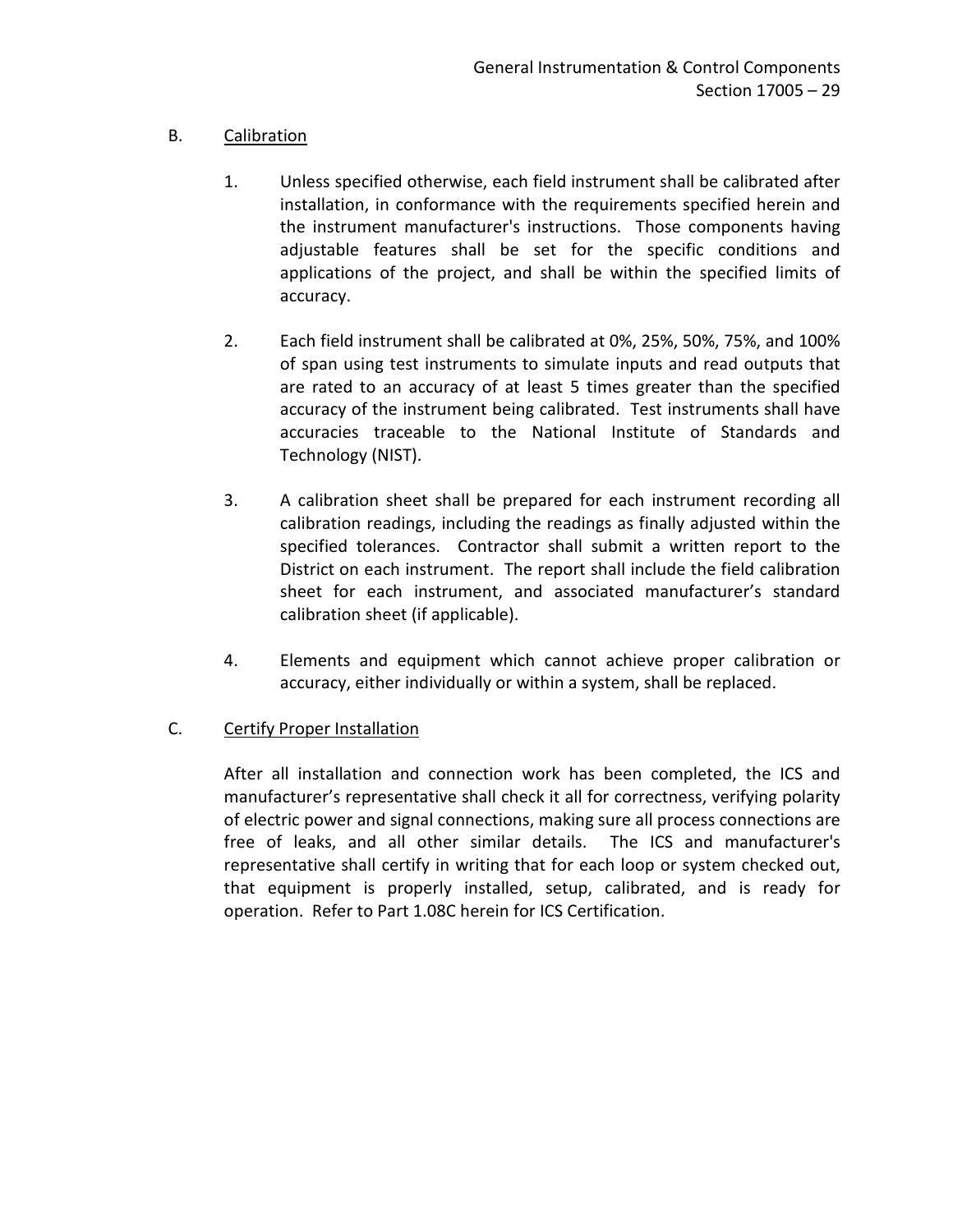## <span id="page-31-0"></span>**3.04 FIELD TESTING**

### A. Operational Demonstration Testing

Contractor shall demonstrate that the performance of installed instrumentation and control equipment and materials complies with specified requirements. Equipment shall be operated through its full range for not less than 2 hours unless a longer period is specified elsewhere. Immediately correct defects and malfunctions with approved methods and materials in each case, and repeat the demonstration. Operational demonstration testing shall conform to the approved startup, initial operation and demonstration testing plan.

## B. Field Operation Tests

Unless specified otherwise, test all instrumentation and control systems for not less than 24 hours, with no interruptions except for normal maintenance. Field operation tests shall conform to the approved test plan.

1. Testing Materials and Equipment

Contractor shall furnish all labor, equipment, and materials for required tests, including all test instruments, recorders, gauges, chemicals, power, etc.

2. Testing Methods

Contractor shall perform field tests on equipment as specified in the Special Conditions and/or Detailed Provisions for the specific equipment. Unless specified otherwise, operate systems continuously for a minimum of 24 hours. Cause equipment to cycle through the applicable range of operation at a steady rate of change. Induce simulated alarm and distressed operating conditions, and test controls and protective devices for correct operation in adjusting system functions or causing system shutdown.

3. Defects

Contractor shall immediately correct all defects and malfunctions disclosed by tests. Contractor shall use new parts and materials as required to perform corrective work, as approved by the District. The specified total test period shall be extended by the interruption time for corrective work.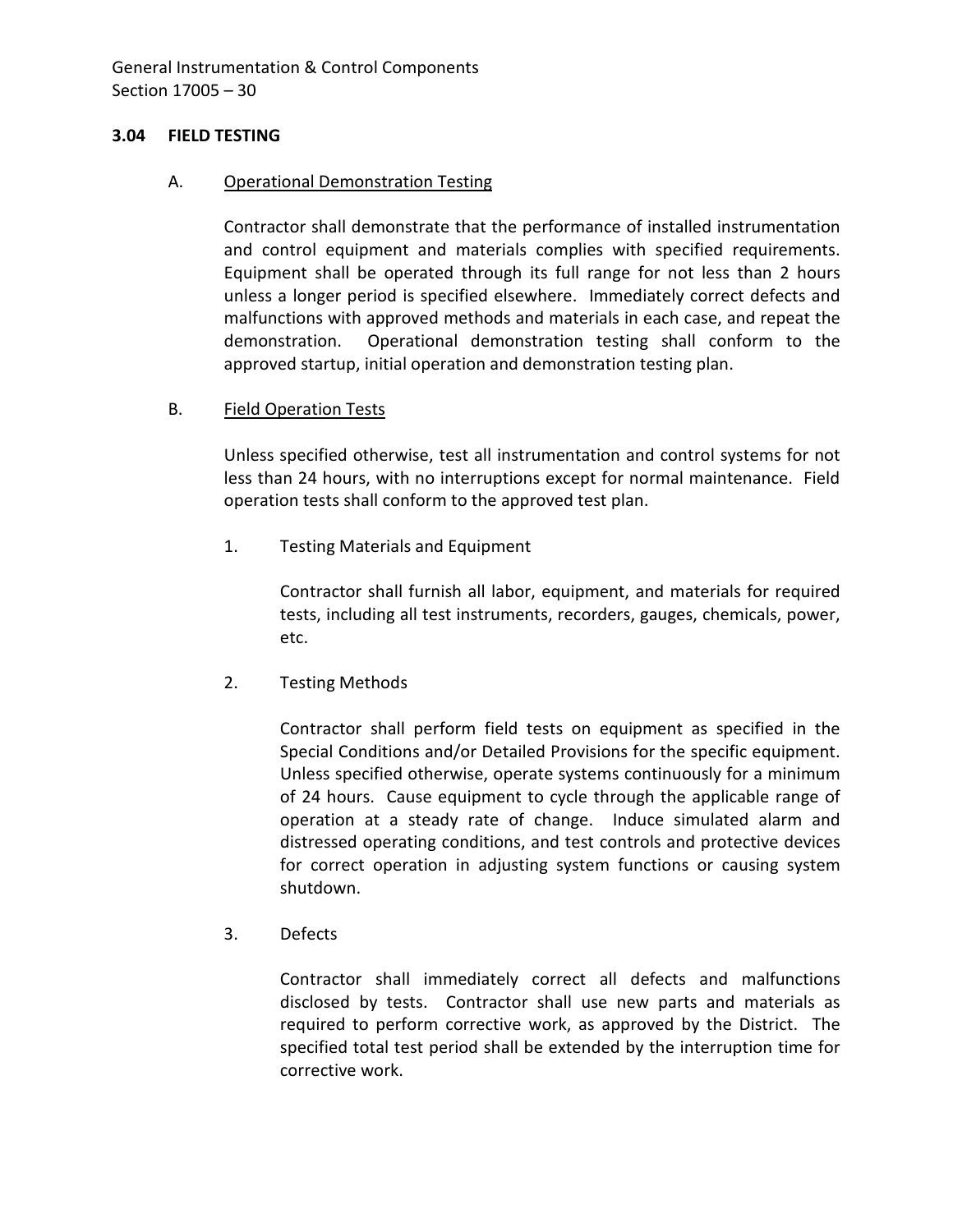# 4. Test Records

Contractor shall continuously record all function and operation parameters during the entire test period. Contractor shall submit complete, well organized, and clearly labeled test data to the District for review and approval.

## <span id="page-32-0"></span>**3.05 INSTRUCTION**

District's personnel shall be instructed in the functions and operation of each system and shall be shown the various adjustable and set point features which may require readjustment, resetting or checking, re-calibration, or maintenance by them from time to time. Instruction shall include interactions of the systems, operations, shutdowns, alarms, failure, and controls. This instruction shall be scheduled at a time arranged with the District at least two (2) weeks in advance. Instruction shall be classroom type for a minimum of four (4) hours, or as specified by the Special Conditions. Instruction shall be given by the ICS and other qualified persons who have been made familiar in advance with the systems in this Facility.

## **END OF SECTION 17005**